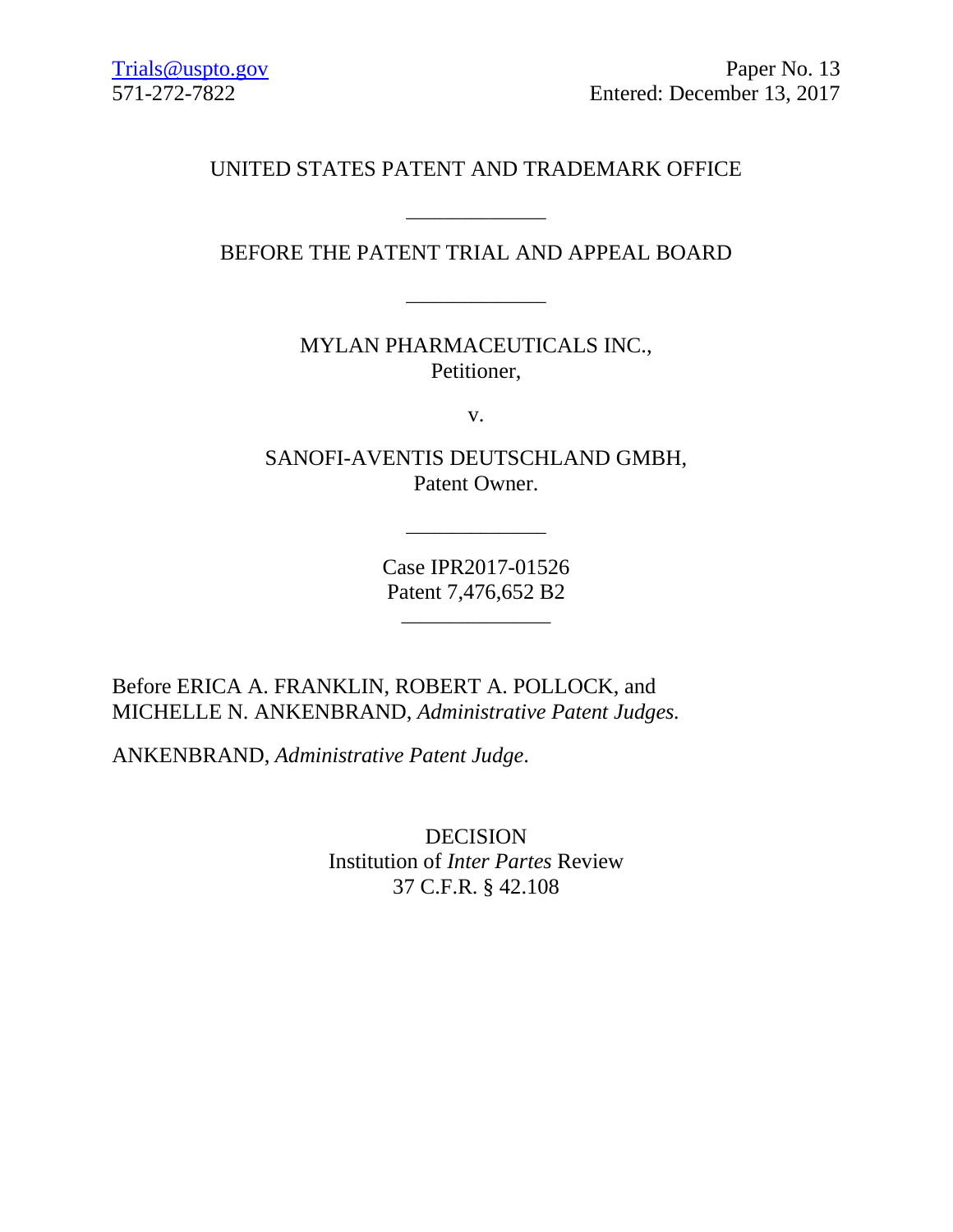#### I. INTRODUCTION

Mylan Pharmaceuticals, Inc. ("Petitioner") requests an *inter partes* review of claims 1–25 of U.S. Patent No. 7,476,652 B2 (Ex. 1001, "the '652 patent"). Paper 2 ("Pet."). Sanofi-Aventis Deutschland GmbH ("Patent Owner") filed a Preliminary Response. Paper 8 ("Prelim. Resp.").

We have authority to determine whether to institute an *inter partes* review. 35 U.S.C. § 314(b); 37 C.F.R. § 42.4(a). We may not institute an *inter partes* review "unless . . . there is a reasonable likelihood that the petitioner would prevail with respect to at least 1 of the claims challenged in the petition." 35 U.S.C. § 314(a). Applying that standard, and upon consideration of the information presented in each Petition and Preliminary Response, we institute an *inter partes*  review as to claims 1–25 of the '652 patent.

#### II. BACKGROUND

#### *A. Related Matters*

Patent Owner identifies the following pending litigation involving the '652 patent: *Sanofi-Aventis U.S. LLC v. Merck Sharp & Dohme Corp.*, C.A. No. 1-16 cv-00812-RGA (D. Del.); *Sanofi-Aventis v. Merck Sharp & Dohme Corp.*, C.A. No. 2-17-cv-05914 (D.N.J.). Paper 7, 2. Patent Owner also identifies the following concluded litigation involving the '652 patent: *Sanofi-Aventis U.S. LLC v. Eli Lilly & Co.*, C.A. No. 1-14-cv-00113-RGA (D. Del.); *Sanofi-Aventis U.S. LLC v. Eli Lilly & Co.*, C.A. No. 1-14-cv-00884-RGA (D. Del.). *Id.*; Prelim. Resp. 51–52. Patent Owner also identifies as related IPR201-01528— an *inter partes*  review Petitioner filed challenging U.S. Patent No. 7,713,930 (Ex. 1002, "the '930 patent"), which issued from continuation application to the application that issued as the '652 patent. Paper 7, 2.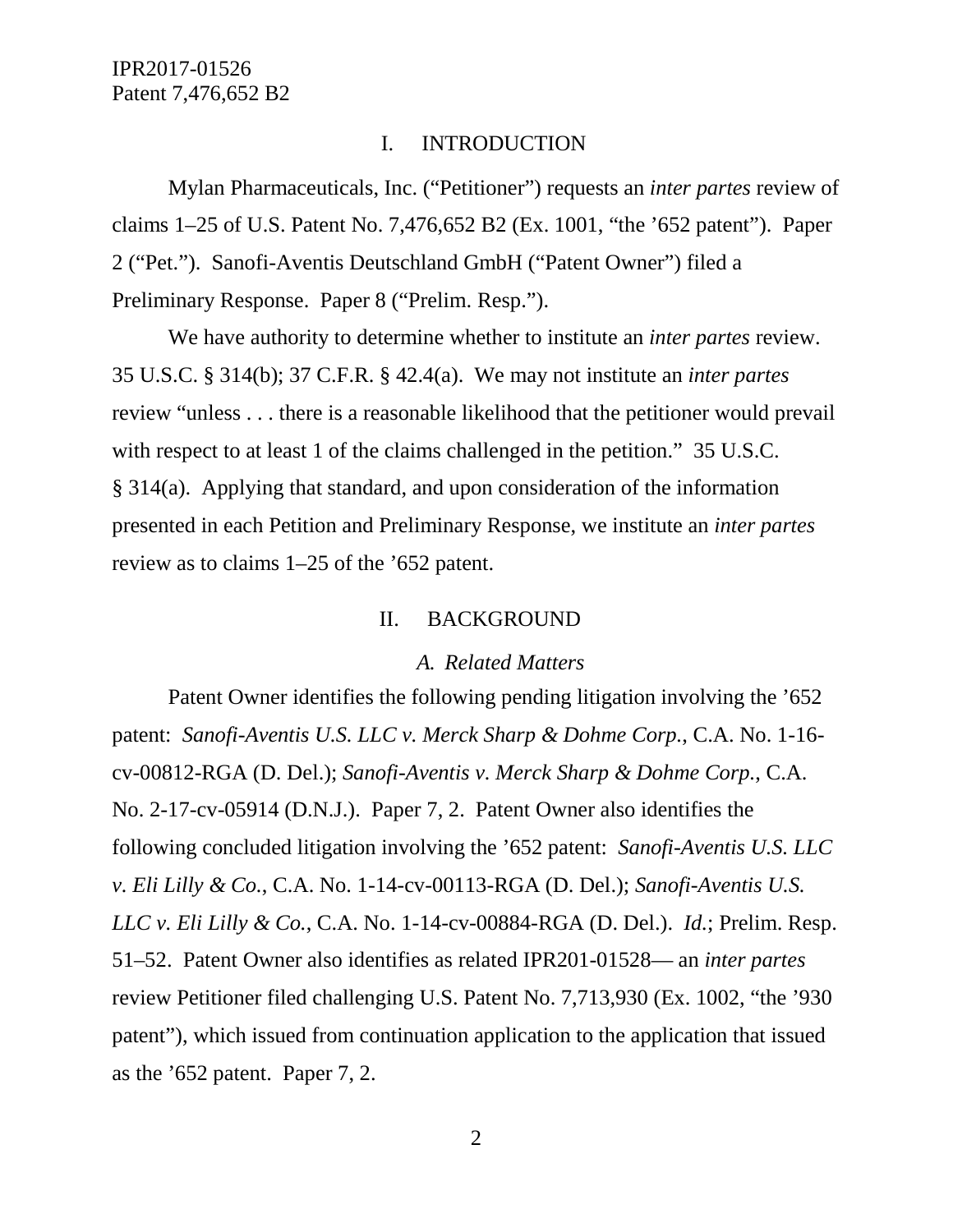As Patent Owner points out, the Petition does not identify the pending or concluded litigation involving the '652 patent. Prelim. Resp. 51–52. In that regard, the Petition states that Petitioner "is not a party to any litigation related to the '652 patent." Pet. 2. Patent Owner argues that we should deny the Petition due to Petitioner's failure to identify all related matters pursuant to 37 C.F.R. § 42.8(b)(2). Prelim. Resp. 51–52.

We do not find sufficient grounds to deny the Petition on that basis. To be sure, § 42.8(b)(2) requires parties to identify "any other judicial or administrative matter that would affect, or be affected by, a decision in the proceeding." The district court litigation that Patent Owner identifies, however, does not involve Petitioner as a party, and it is not apparent from the record that Petitioner was aware of, but failed to identify, that district court litigation.

Although we do not deny the Petition as Patent Owner requests, we direct Petitioner to update its mandatory notices, within three days of the entry of this Decision, to include the pending and concluded litigation that Patent Owner identifies, as well as IPR2017-01528. We also remind the parties of their continuing obligation to file an updated mandatory notice "within 21 days of a change of the information" required in the notices.  $37$  C.F.R. § 42.8(a)(3).

#### *B. The '652 Patent (Ex. 1001)*

The '652 patent, titled "Acidic Insulin Preparations Having Improved Stability," issued on January 13, 2009. Ex. 1001, (45), (54). The '652 patent relates to pharmaceutical formulations comprising a modified insulin—insulin glargine (Gly(A21)-Arg(B31)-Arg(B32)-human insulin) —and at least one surfactant. *See, e.g.*, Ex. 1001, Abstract, 1:11–19, 11:2–9. The formulation is used to treat diabetes, and is "particularly suitable for preparations in which a high stability to thermal and/or physicomechanical stress is necessary." *Id.* at 1:19–22.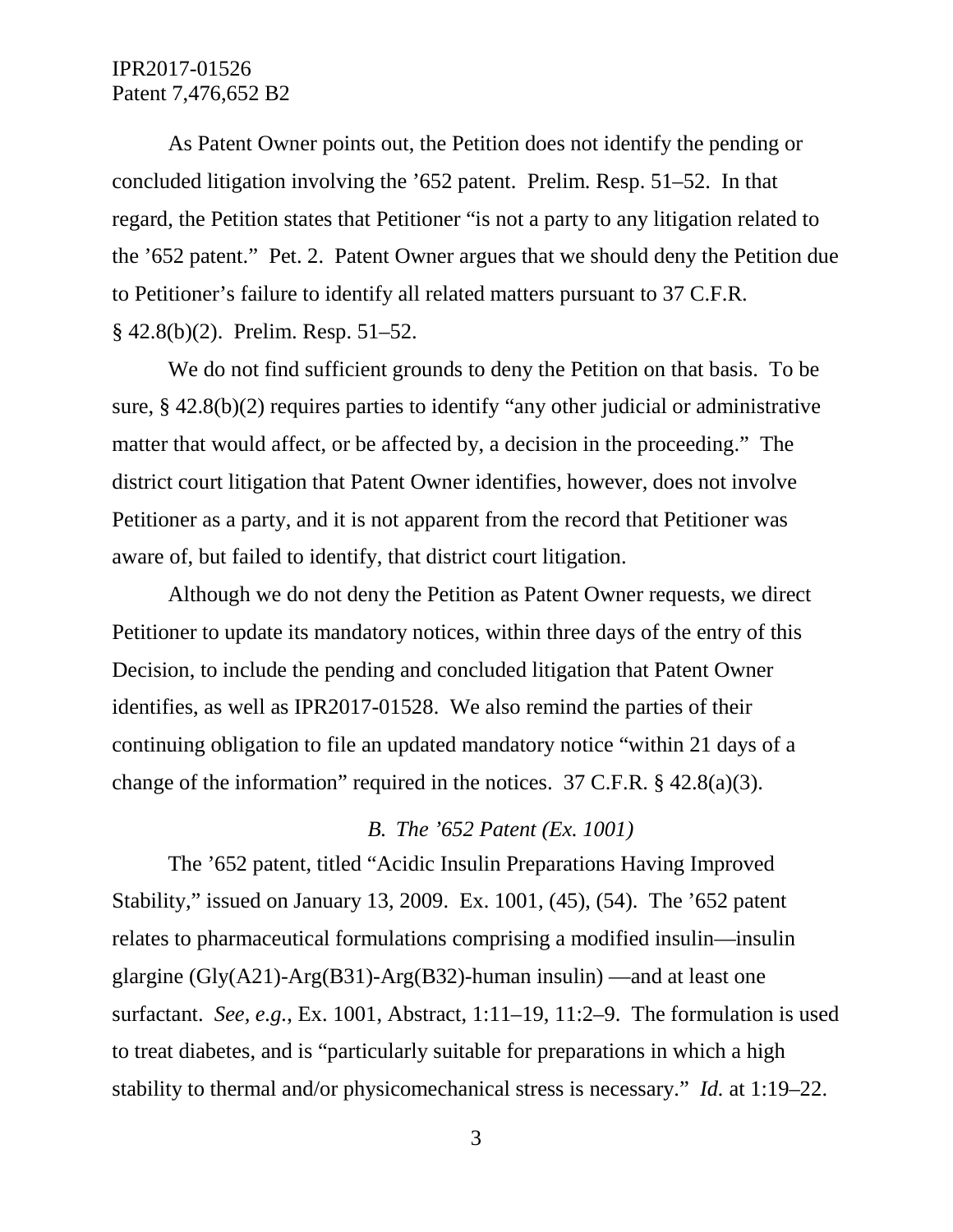According to the specification, insulin glargine was a known modified insulin with a prolonged duration of action injected once daily as an acidic, clear solution that "precipitates on account of its solution properties in the physiological pH range of the subcutaneous tissue as a stable hexamer associate." *Id.* at 2:56–61.

The specification explains that, at acidic pH, insulins exhibit decreased stability and increased susceptibility to aggregation in response to thermal and physicomechanical stress, resulting in turbidity and precipitation (i.e., particle formation). *Id.* at 3:2–6. Such stresses can arise during use or shaking of the insulin solution. *Id.* at 5:34–56. Also contributing to aggregation are hydrophobic surfaces with which the insulin solution comes into contact, including those on glass vessels storing the insulin solution, sealing cap stopper materials, and siliconized insulin syringes. *Id.* at 3:8–17.

According to the specification, the applicants "surprisingly [] found" that adding surfactants to the insulin solution or formulation "can greatly increase the stability of acidic insulin preparations," thereby producing insulin solutions with "superior stability to hydrophobic aggregation nuclei for several months [u]nder temperature stress." *Id.* at 3:41–45; *see id.* at 5:20–10:67 (examples showing that adding the surfactant polysorbate 20 or polysorbate 80 to an insulin glargine formulation stabilizes the formulation in use and during physicomechanical stressing).

#### *C. Illustrative Claim*

Petitioner challenges claims 1–25 of the '652 patent, of which claims 1, 7, and 24 are independent. Claim 1 of the '652 patent is illustrative of the claimed subject matter and recites:

1. A pharmaceutical formulation comprising Gly(A21), Arg(B31), Arg(B32)-human insulin;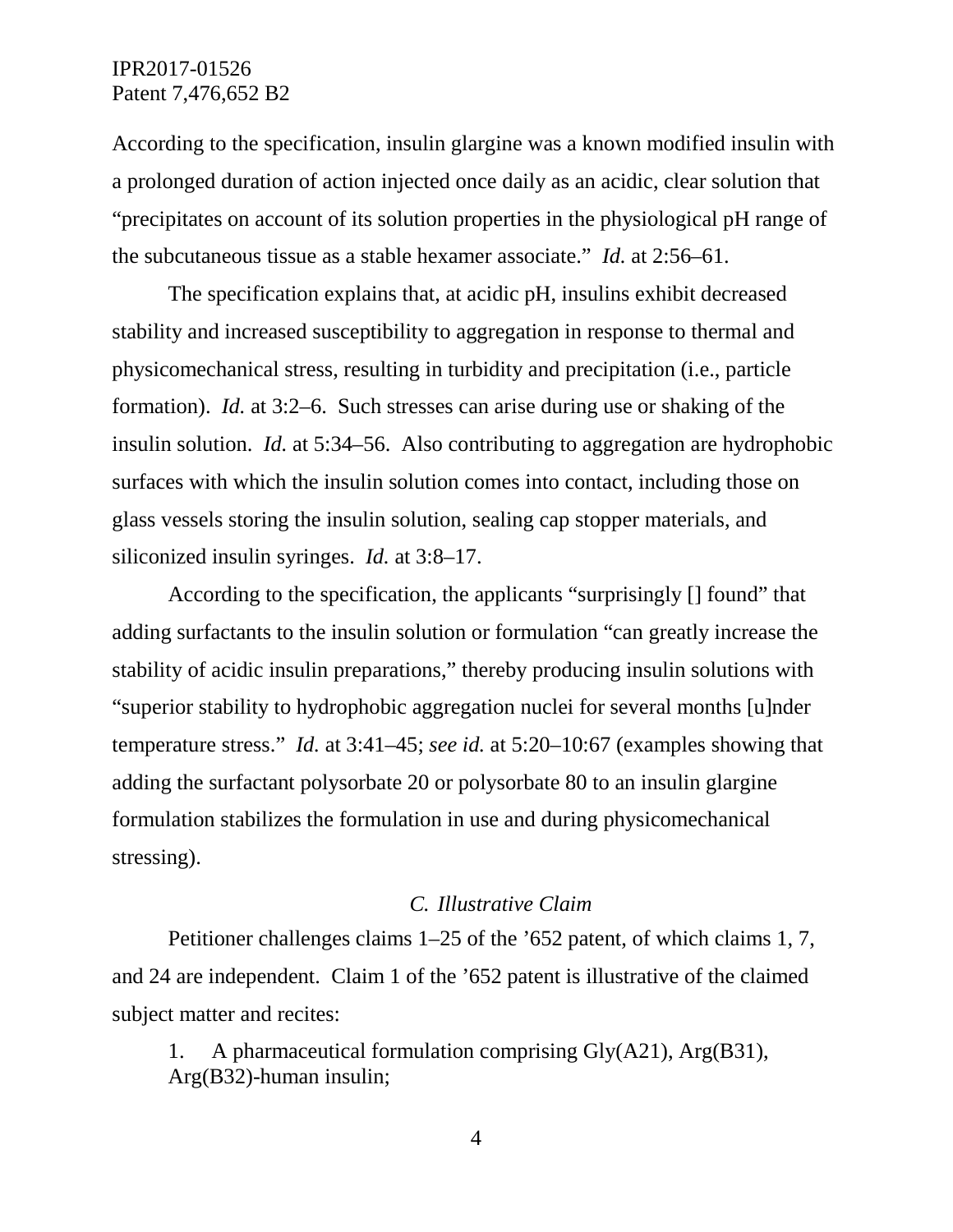at least one chemical entity chosen from polysorbate 20 and polysorbate 80;

at least one preservative; and

water,

wherein the pharmaceutical formulation has a pH in the acidic range from 1 to 6.8.

Ex. 1001, 11:2–9.

# *D. The Asserted Grounds of Unpatentability*

Petitioner asserts that the challenged claims of the '652 patent are unpatentable based on the following grounds:

| References                                          | <b>Statutory Basis</b> | <b>Claims Challenged</b> |
|-----------------------------------------------------|------------------------|--------------------------|
| Lantus Label <sup>1</sup> and Lougheed <sup>2</sup> | \$103                  | $1 - 25$                 |
| Lantus Label and FASS <sup>3</sup>                  | \$103                  | 7, 24                    |
| Lantus Label and Grau <sup>4</sup>                  | \$103                  | 7, 24                    |
| Owens <sup>5</sup> and Lougheed                     | \$103                  | $1 - 25$                 |
| Owens and FASS                                      | \$103                  | 7, 24                    |
| Owens and Grau                                      | \$103                  | 7.24                     |

<span id="page-4-2"></span><sup>3</sup> Farmaceutiska Specialiteter I Sverige ("FASS"), Summary of Product Characteristics Entry for Insuman Infusat (2000) (certified English translation provided as Ex. 1007A; original Swedish version provided as Ex. 1007).

<span id="page-4-3"></span><sup>4</sup> Ulrich Grau & Christopher D. Saudek, *Stable Insulin Preparation for Implanted Insulin Pumps – Laboratory & Animal Trials*, 36 DIABETES 1453–59 (1987) (Ex. 1008).

<span id="page-4-0"></span> <sup>1</sup> Physicians' Desk Reference, Lantus entry 709–713 (55th ed. 2001) (Ex. 1004). We refer in this decision to the corrected version of Exhibit 1004.

<span id="page-4-1"></span><sup>2</sup> W.D. Lougheed et al., *Physical Stability of Insulin Formulations*, 32 DIABETES 424–432 (1983) (Ex. 1006).

<span id="page-4-4"></span><sup>5</sup> David R. Owens et al., *Pharmacokinetics of 125I-Labeled Insulin Glargine (HOE 901) in Healthy Men – Comparison with NPH insulin and the influence of different subcutaneous injection sites*, 23 DIABETES CARE 813–819 (2000) (Ex. 1005).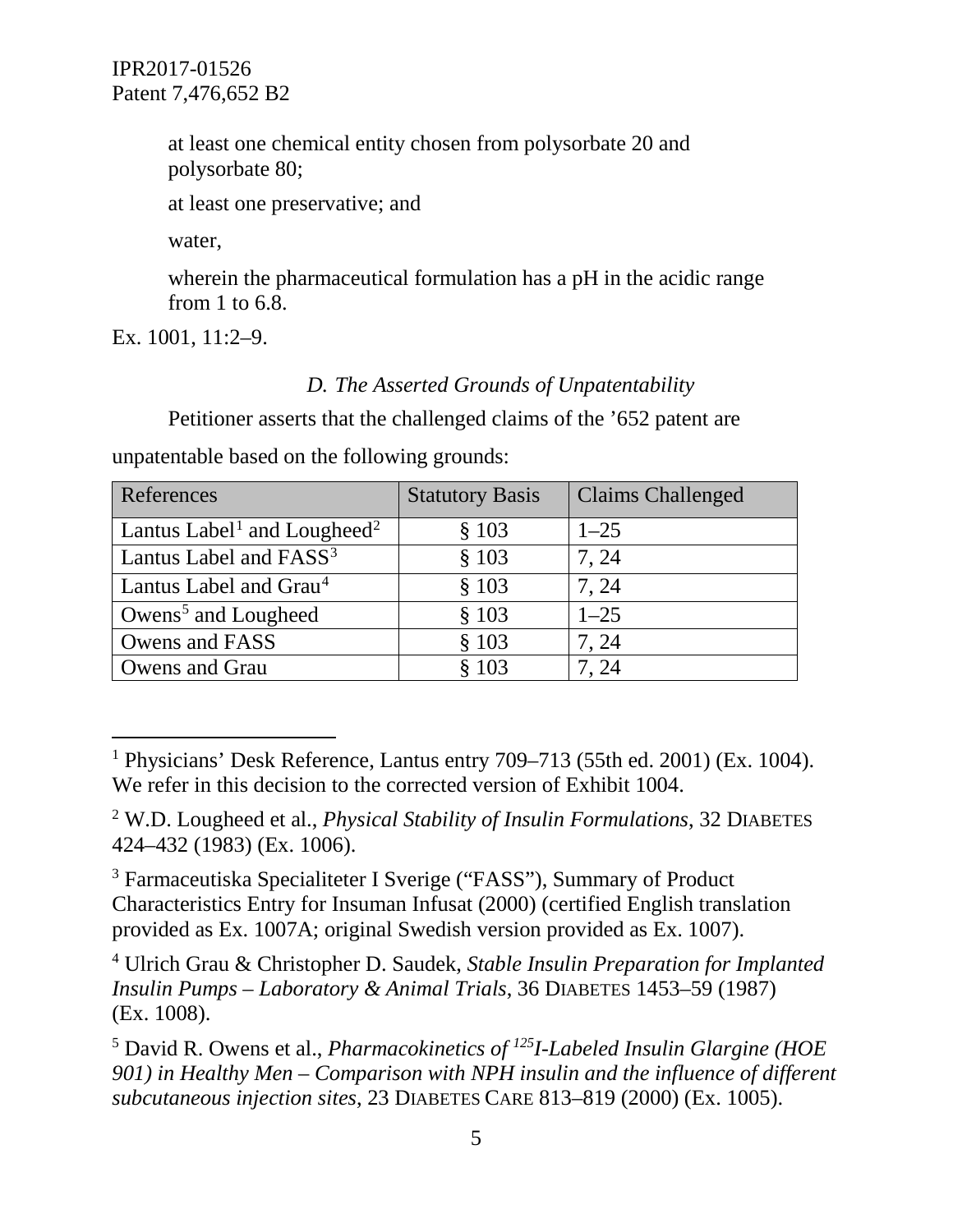Petitioner supports the Petition with the testimony of Samuel H. Yalkowsky, Ph.D. (Ex. 1003).

#### III. ANALYSIS

#### *A. Discretionary Denial under 35 U.S.C. § 325(d)*

Patent Owner argues that we should exercise our discretion to deny all of the asserted grounds under 35 U.S.C. § 325(d) because they present substantially the same prior art and arguments the Office previously considered during the prosecution of the '652 patent. Prelim. Resp. 43–48. Patent Owner points to the Examiner's rejection over a combination of art that included Dörschug<sup>[6](#page-5-0)</sup>—a patent that discloses a plasmid for preparing insulin glargine and various formulation components in aqueous solution. *Id.* at 44. Patent Owner contends that the list of components Dörschug discloses "substantially overlaps with the list of components that Petitioner asserts" Lantus Label and Owens teach. *Id.* Patent Owner also points to several patents disclosing surfactants in formulations of human or animal insulins that the Examiner considered during prosecution of the '652 patent— Massey<sup>[7](#page-5-1)</sup> and Hirai.<sup>[8](#page-5-2)</sup> *Id.* at 44–46 (citing Ex. 1001A, <sup>[9](#page-5-3)</sup> 2406–11; Ex. 1023; Ex. 1024). Patent Owner asserts that the Office, therefore, "previously considered the patentability of the challenged claims over Glargine and non-Glargine insulin art, and concluded that the claimed Glargine formulation would not have been obvious." *Id.* at 46.

<span id="page-5-0"></span> <sup>6</sup> Dörschug, U.S. Patent No. 5,656,277, issued Aug. 12, 1997 (Ex. 2004).

<span id="page-5-1"></span><sup>7</sup> Massey et al., U.S. Patent No. 4,839,341, issued June 13, 1989 (Ex. 1024).

<span id="page-5-2"></span><sup>8</sup> Hirai et al., U.S. Patent No. 4,153,689, issued May 8, 1979 (Ex. 1023).

<span id="page-5-3"></span> $9$  Exhibit 1001A is the prosecution history of the  $652$  patent. For ease of reference, we refer to the pagination that Petitioner has added to the exhibit.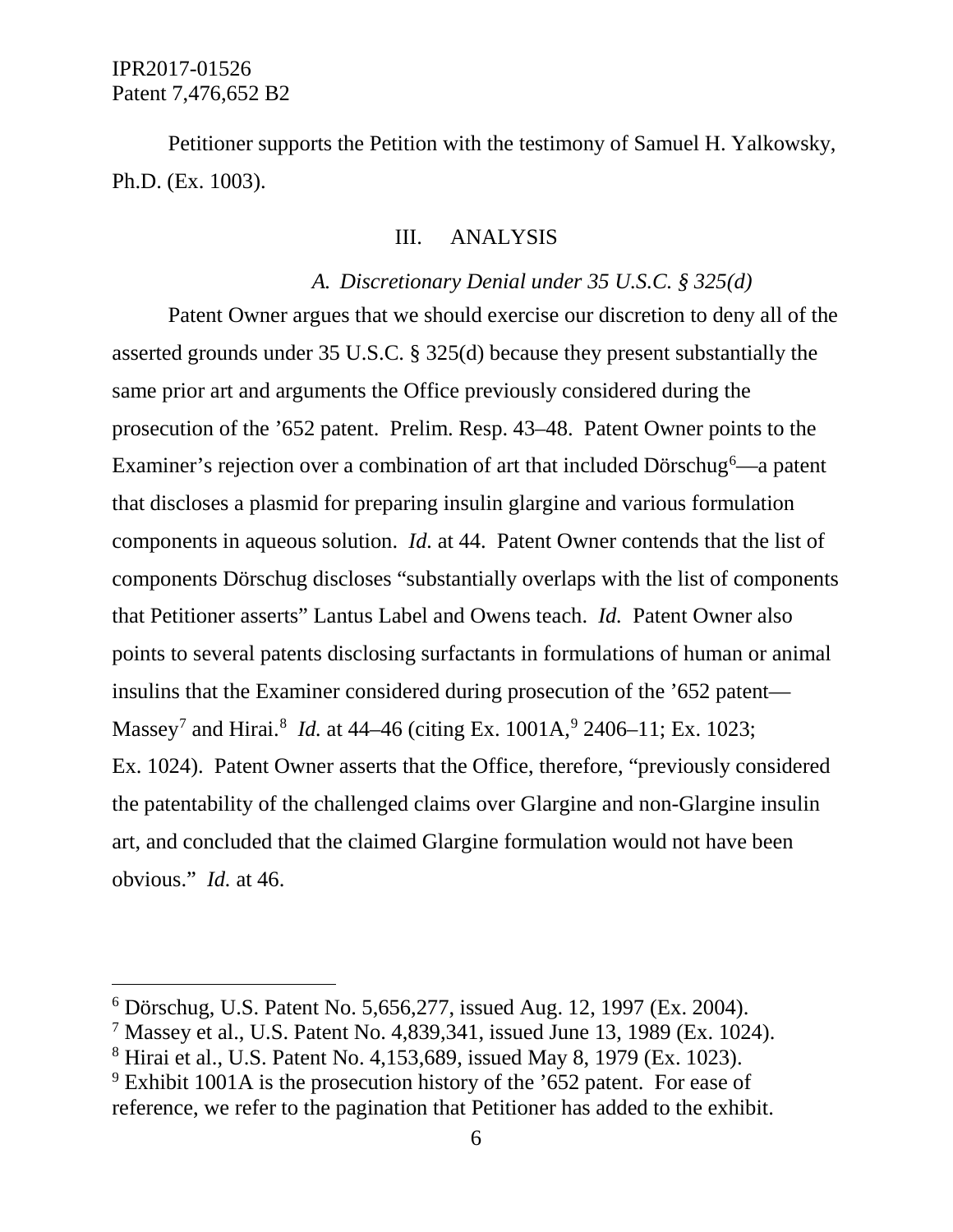We have considered Patent Owner's arguments, but decline to exercise our discretion under § 325(d). First, we note that Petitioner's asserted references are not the same references that the Examiner considered during prosecution. *See* Pet. 14 (explaining that the Examiner's rejections did not include Lantus Label, Owens, Lougheed, FASS, or Grau).

Second, even assuming that the art Petitioner asserts is substantially similar to the art that the Office considered during prosecution of the '652 patent, Patent Owner directs us to references that the Examiner considered at different stages of prosecution and in making rejections over claims differing in scope than the issued claims. That is, the Examiner did not reject the claims of the '652 patent over the combination of Dörschug, Massey, and Hirai, or any combination of those references. Rather, the Examiner rejected the applicants' originally-filed claims as anticipated or obvious over Massey, and as anticipated or obvious over Hirai, among other rejections. *See* Ex. 1001A, 2407–09. At a later stage of prosecution—after the applicants canceled the original claims, presented new claims, and made amendments to those new claims—the Examiner rejected the amended claims as obvious over a combination including Dörschug, but not Massey and/or Hirai. *Id.* at 187, 190–191.

Further, although Patent Owner cites to Dörschug's disclosure of a plasmid for the preparation of insulin glargine and components in aqueous solution, we are not aware of any rejection in which the Examiner relied on Dörschug as teaching insulin glargine in a formulation with particular excipients (i.e., the arguments Petitioner asserts with respect to Lantus Label and Owens). Rather, the Examiner relied on Dörschug as teaching insulin glargine in weakly acidic solution. *See, e.g.*, Ex. 1001A, 55, 191. For these reasons, we decline to exercise our discretion to deny institution under § 325(d).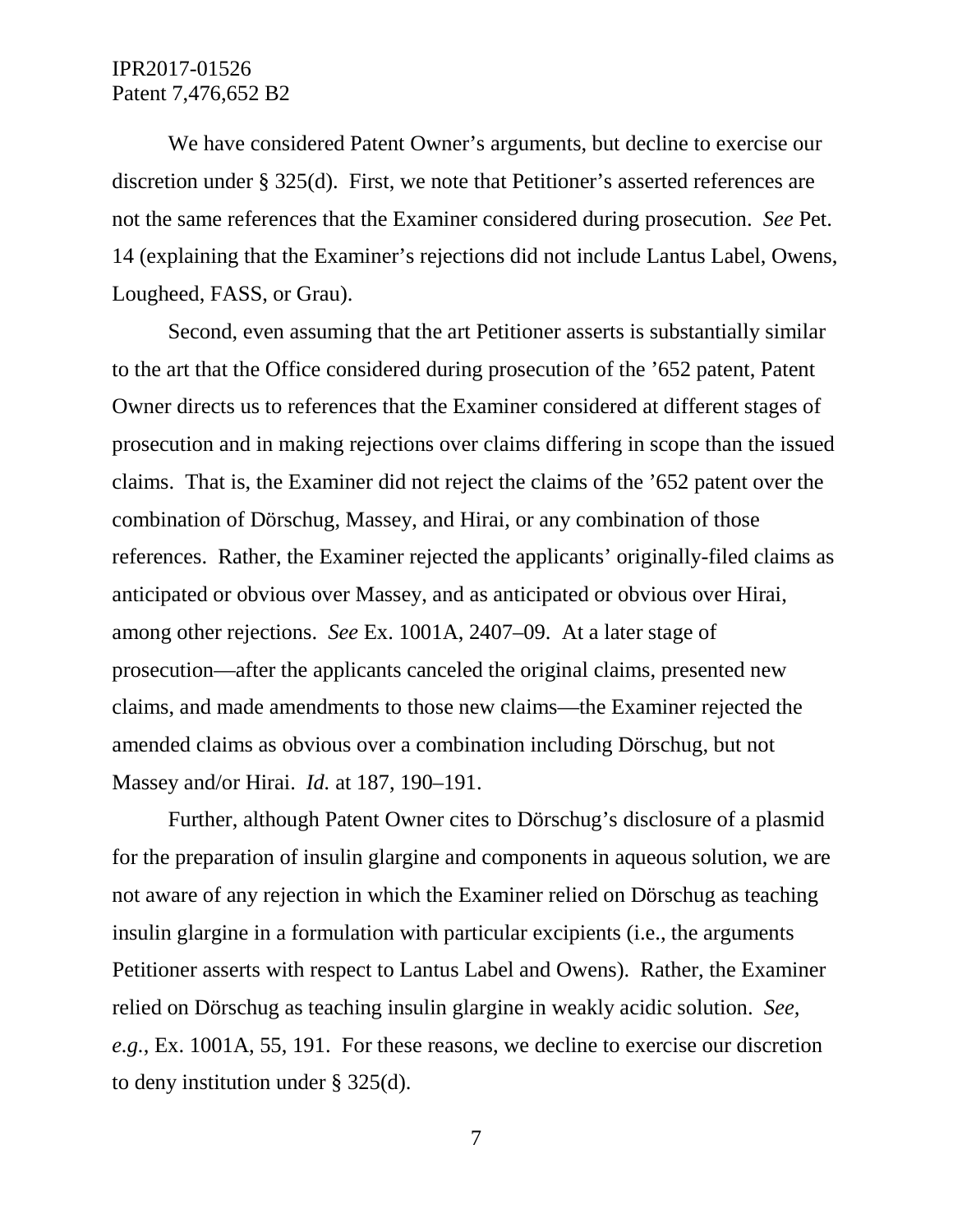#### *B. Level of Ordinary Skill in the Art*

We consider each asserted ground of unpatentability in view of the understanding of a person of ordinary skill in the art. Petitioner contends that, as of June 2002, a person of ordinary skill in the art would have had "an M.S. or Ph.D. or equivalent in pharmacology, pharmaceutical sciences, or a closely related field; or an M.D. with practical academic or industrial experience in peptide injection formulations or stabilizing agents for such formulations." Pet. 14 (citing Ex. 1003 ¶¶ 31–34). As an example, Petitioner notes that a person of ordinary skill in the art would have had experience in surfactants that are commonly used in peptide injection formulations and an understanding of the factors that contribute to the molecule's instability. *Id.*; Ex. 1003 ¶ 33. Petitioner further contends that an ordinary artisan may have "consulted with one or more team members of experienced professionals to develop an insulin formulation resistant to the wellknown aggregation propensities of insulin molecules." Pet. 14–15; *see* Ex. 1003 ¶ 34.

At this stage of the proceeding, Patent Owner does not dispute Petitioner's proposed level of ordinary skill, which we adopt for purposes of this decision. *See* Prelim. Resp. 11. We also find, for purposes of this decision, that the prior art itself is sufficient to demonstrate the level of ordinary skill in the art at the time of the invention. *See Okajima v. Bourdeau*, 261 F.3d 1350, 1355 (Fed. Cir. 2001) (the prior art, itself, can reflect the appropriate level of ordinary skill in art). Further, based on Dr. Yalkowsky's statement of qualifications and curriculum vitae, for the purposes of this decision, we find that he is qualified to opine from the perspective of a person of ordinary skill in the art at the time of the invention. *See* Ex. 1003 ¶¶ 2–16 (Dr. Yalkowsky's statement of qualifications); *id.* at Exhibit A (Dr. Yalkowsky's curriculum vitae).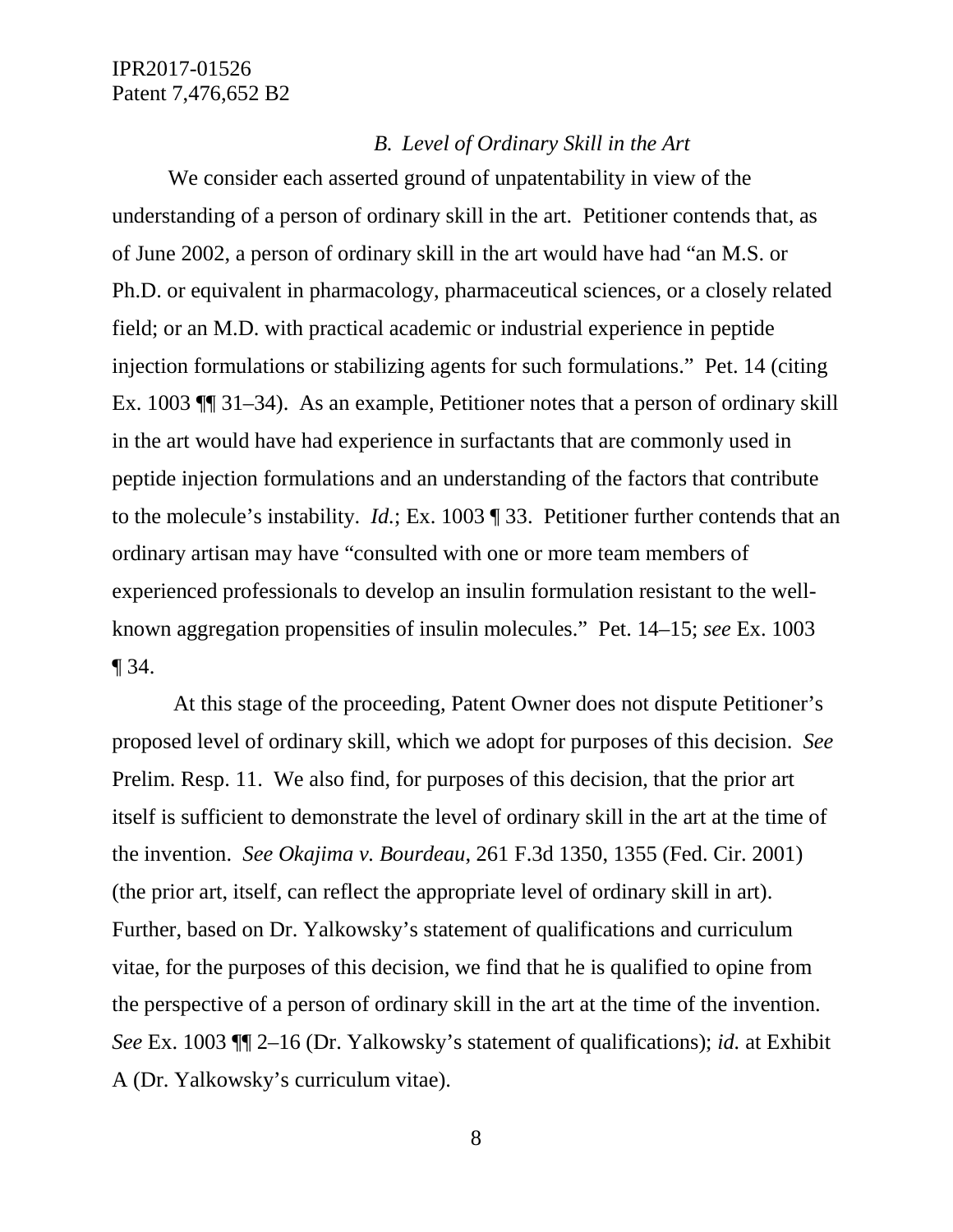#### *C. Claim Construction*

The Board interprets claims in an unexpired patent using the "broadest reasonable construction in light of the specification of the patent." 37 C.F.R. § 42.100(b); *Cuozzo Speed Techs., LLC v. Lee*, 136 S. Ct. 2131, 2144–46 (2016). Under that standard, claim terms are given their ordinary and customary meaning in view of the specification, as would be understood by one of ordinary skill in the art at the time of the invention. *In re Translogic Tech., Inc.*, 504 F.3d 1249, 1257 (Fed. Cir. 2007). Any special definitions for claim terms must be set forth with reasonable clarity, deliberateness, and precision. *In re Paulsen*, 30 F.3d 1475, 1480 (Fed. Cir. 1994).

Petitioner proposes that we construe several claim limitations, including the phrase "a pharmaceutical formulation," and the terms "polysorbate," "poloxamer," "polysorbate 20," and "polysorbate 80." Pet. 15–17. Although Patent Owner does not dispute Petitioner's proposed constructions at this stage of the proceeding (*see* Prelim. Resp. 11), neither party identifies a dispute that turns on the meaning of the limitations Petitioner proposes we construe. Thus, we determine that no claim term requires construction for purposes of this decision. *See Vivid Techs., Inc. v. Am. Sci. & Eng'g, Inc*., 200 F.3d 795, 803 (Fed. Cir. 1999) ("only those terms need be construed that are in controversy, and only to the extent necessary to resolve the controversy").

### *D. Redundancy of the Asserted Grounds of Unpatentability*

Patent Owner argues that we should deny Grounds 4–6 because they are redundant to Grounds 1–3, and Petitioner has made no meaningful distinction between the sets of grounds. Prelim. Resp. 14–15. We decline to exercise our discretion to deny Grounds 4–6 based on Patent Owner's argument. Instead, we address each ground on the merits.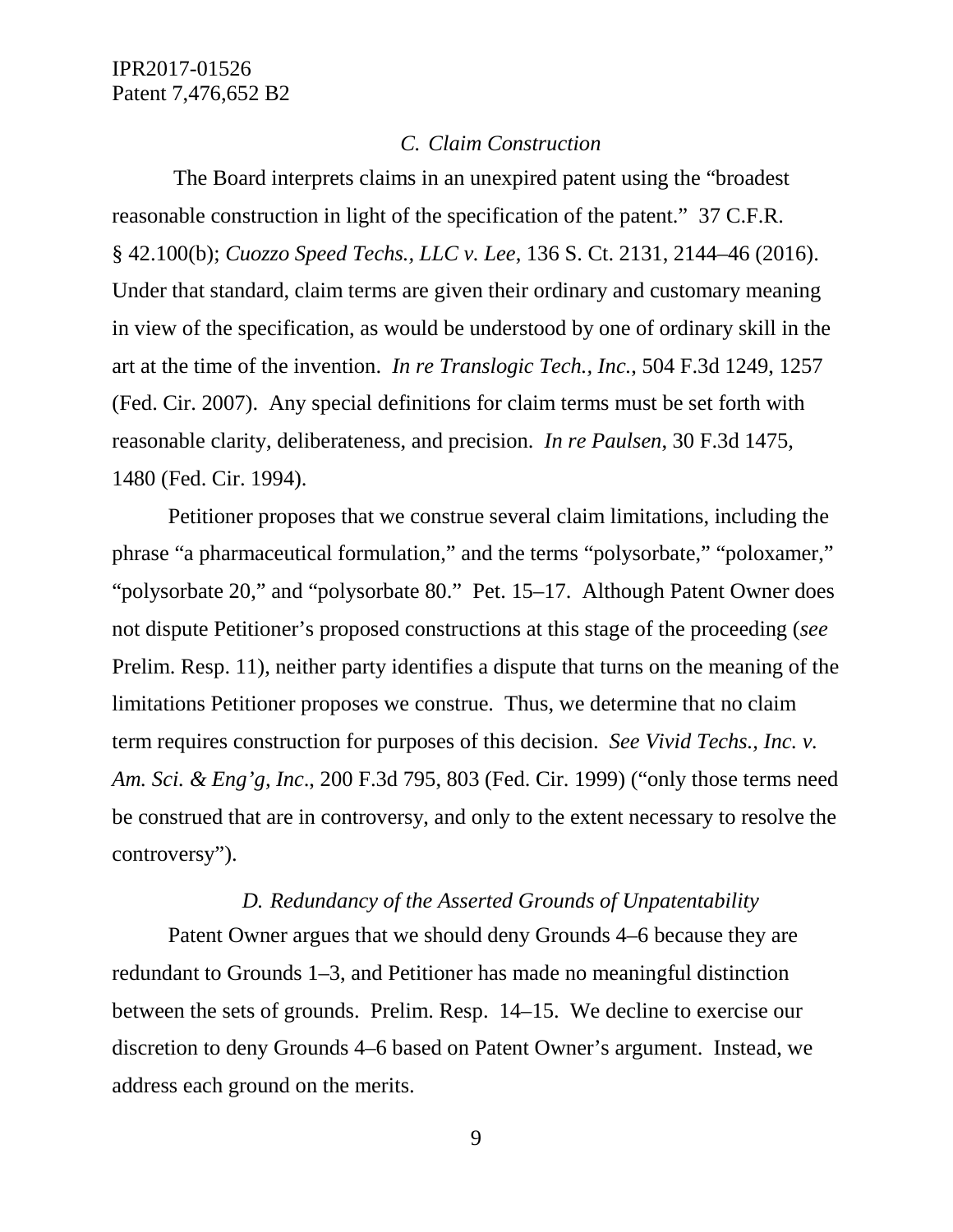#### *E. Pleading Requirements*

Patent Owner argues that we should deny Grounds 2–4 because Petitioner fails to identify with particularity the evidence Petitioner relies upon in those grounds. Prelim. Resp. 49–50. More specifically, Patent Owner argues that the Petition fails:

"(1) to identify clearly the grounds and references on which Petitioner is relying to assert that the challenged claims are not patentable; (2) to specify where the limitations of the challenged claims are taught or suggested by the cited references; and (3) to provide a sufficiently detailed explanation of the significance of the citations. . . ."

*Id.* at 48 (quoting *Whole Space Indus. Ltd. v. Zipshade Indus. (B.V.I.) Corp.*, Case IPR2015-00048, slip op. 18 (Paper 14) (PTAB July 24, 2015) and citing 35 U.S.C. § 312(a)(3); 37 C.F.R. §§ 42.22(a)(2), 42.104(b)(2), 42.104(b)(4), 42.104(b)(5)).

With respect to Ground 2, Patent Owner argues that "Petitioner switches between [Lantus Label] and Owens" in presenting its arguments. *Id.* at 49 (citing Pet. 41–43). For Ground 3, Patent Owner argues that Petitioner "obfuscates the nature of its challenge . . . by initially styling that ground as alleging that claims 7 and 24 are obvious over a combination of [Lantus Label] and Grau," but then citing to FASS in the concluding sentence of the argument. *Id.* at 50 (citing Pet. 43). And for Ground 4, Patent Owner argues that although presented as based on the combination of Owens and Lougheed, Petitioner "injects [Lantus Label]" into the ground "as the basis for adding polysorbate 20 and polysorbate 80 to the Owens formulation." *Id.* (citing Pet. 46).

With respect to Grounds 2 and 3, we find that the Petition sets forth (1) each of the references upon which Petitioner relies, (2) where each reference discloses each limitation of the challenged claims (i.e., claims 7 and 24), and (3) why a person of ordinary skill in the art would have been prompted to combine the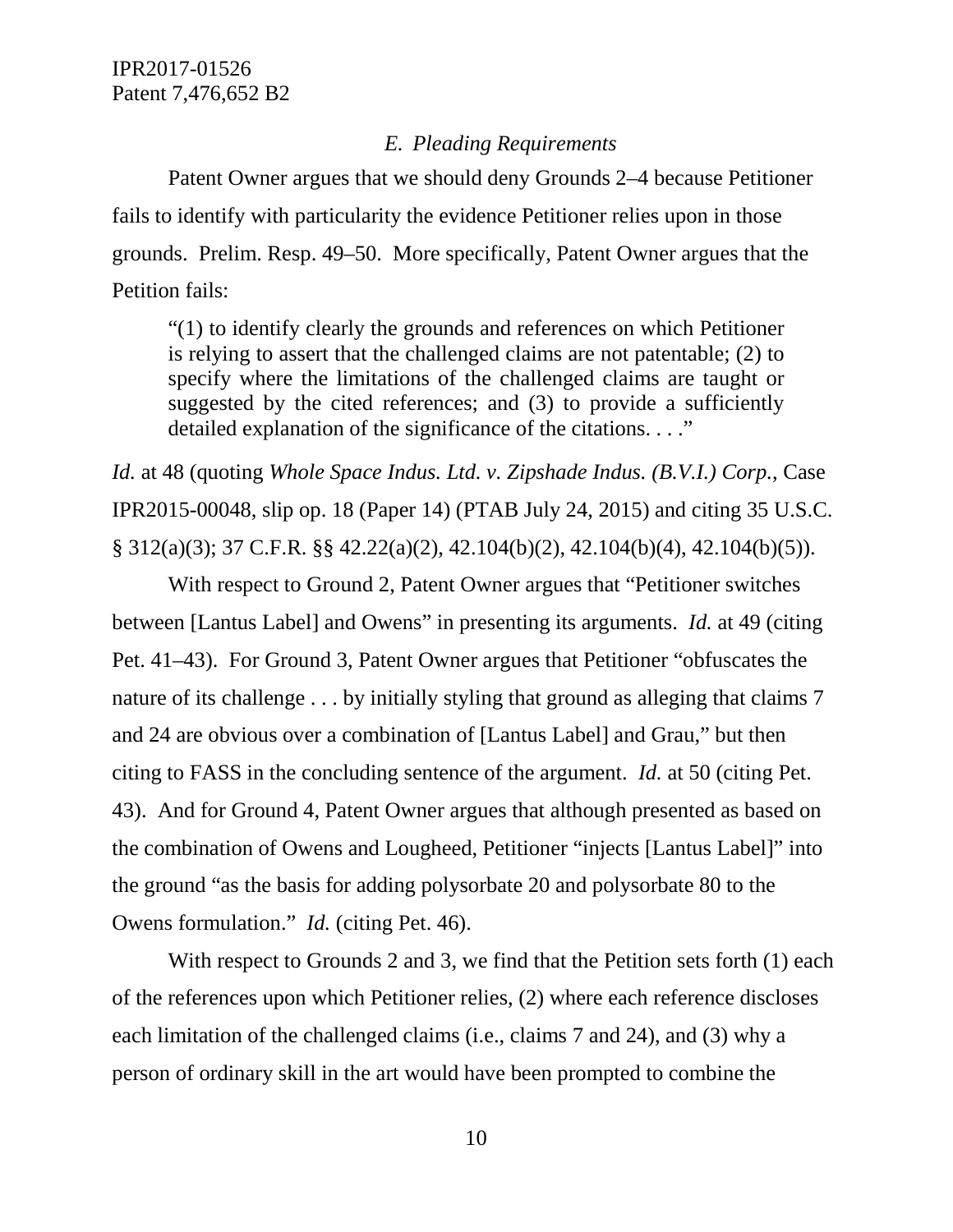teachings of the references, with a reasonable expectation of success in arriving at the claimed invention. *See* Pet. 41–42 (Lantus Label and FASS), 43–45 (Lantus Label and Grau). Rather than an attempt to obfuscate the nature of its challenges, it appears to us that Petitioner's reference to Owens in the concluding sentences of Ground 2 and to FASS in the concluding sentence of Ground 3 are typographical errors. Thus, we treat them as such and do not deny those grounds on that basis.

Regarding Ground 4, it appears that Petitioner's cite to Lantus Label is not a typographical error, or an attempt to include the Lantus Label in the ground. Rather, we consider Petitioner's reference to the Lantus Label as demonstrating common knowledge in the art that would have prompted an ordinary artisan to modify Owens' insulin glargine formulation. *See* Pet. 46; *see also Dystar Textilfarben GmbH & Co. Deutschland KG v. C.H. Patrick Co.*, 464 F.3d 1356, 1361 (Fed. Cir. 2006) (rationale for modifying the prior art "may be found in any number of sources, including common knowledge, the prior art as a whole, or the nature of the problem itself"). Thus, we do not agree with Patent Owner's assertion that it "is unclear whether Ground 4 is the combination of Owens and Lougheed, or the combination of Owens, Lougheed, and [Lantus Label]." Prelim. Resp. 50. Accordingly, we do not deny Grounds 2–4 for failing to meet the pleading requirements.

#### *F. Asserted References*

Before turning to Petitioner's asserted grounds, we provide a brief summary of the asserted references.[10](#page-10-0) First, however, we address a preliminary argument

<span id="page-10-0"></span> $10$  Although we refer to the original pagination associated with each reference in footnotes 1–5, setting forth the full citation of the references, we refer in our discussion to the pagination Petitioner added to each reference.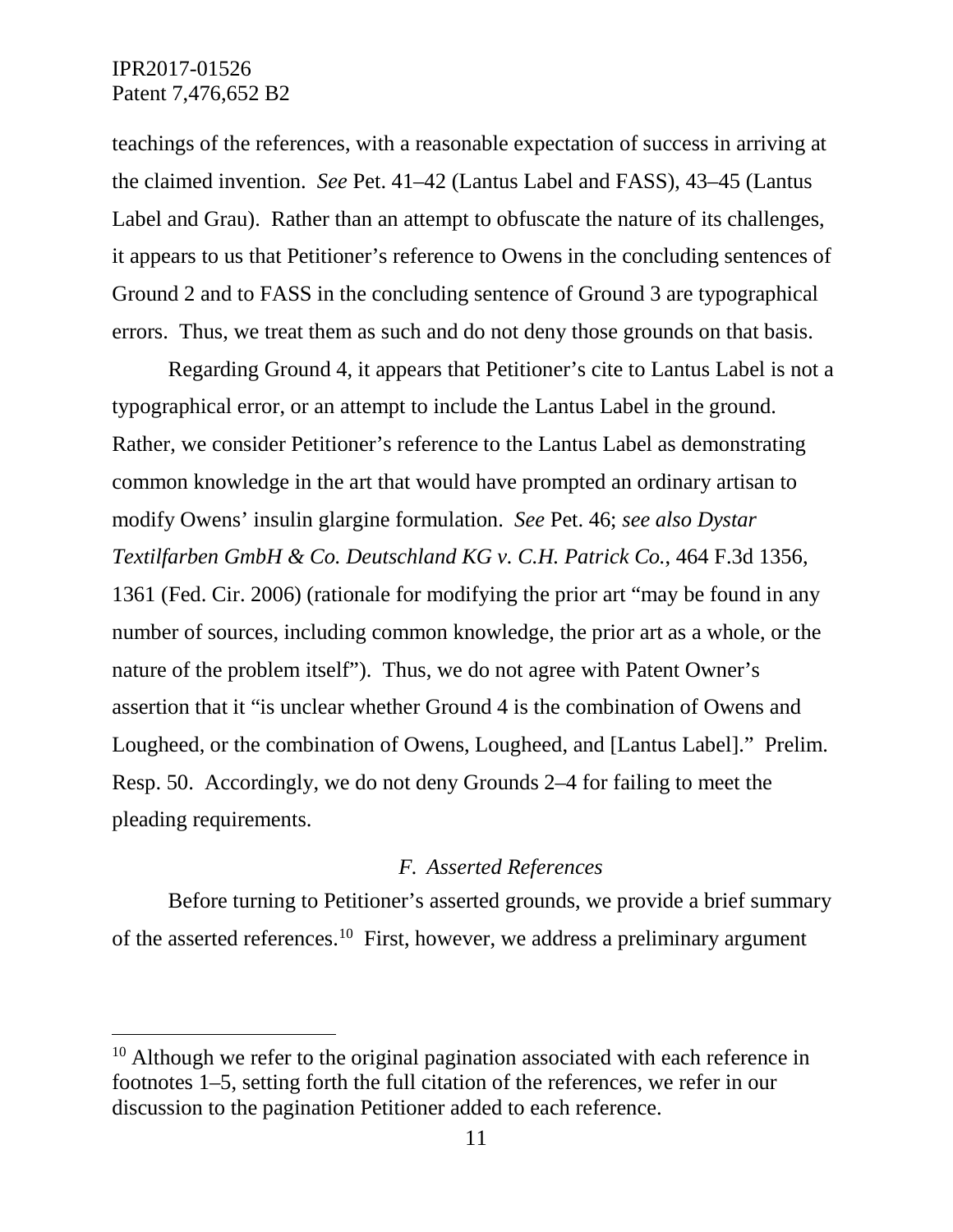Patent Owner raises with respect to whether Lantus Label is prior art to the '652 patent.

#### *1. Whether Lantus Label is Prior Art*

Patent Owner argues in the Preliminary Response that Petitioner fails to present evidence that Lantus Label is prior art to the '652 patent because the Declaration of Ms. Van Skaik (Ex. 1004A), which Petitioner provides to support the public accessibility of Lantus Label, refers to a version of Exhibit 1004 that is not of record in either proceeding, and the version of Exhibit 1004 that is part of the record does not bear sufficient indicia of public availability. Prelim. Resp. 41– 42. With our authorization, Petitioner filed a corrected version of Exhibit 1004 that appears to be the version of the exhibit referenced in Ms. Van Skaik's Declaration. *See* Paper 9, 3–4; corrected Ex. 1004; Ex. 1004A ¶ 5. Petitioner also submitted a Declaration from its counsel (Paper 11) explaining that the version of Exhibit 1004 accompanying the Petition in each proceeding was a working version of the document that counsel inadvertently filed as Exhibit 1004. Thus, Patent Owner's argument appears to be moot.

In any event, Ms. Van Skaik, Executive Director of the Lloyd Library and Museum, testifies that the Lloyd Library and Museum received the Physician's Desk Reference ("PDR") publication containing Lantus Label on December 1, 2000—the same date stamped on the cover page of corrected Exhibit 1004. Ex. 1004A ¶ 5. Ms. Van Skaik further testifies that the PDR publication containing Lantus Label would have been available to the public on December 1, 2000, or shortly thereafter. *Id.* On this record, we find Petitioner shows sufficiently that Lantus Label has been "disseminated or otherwise made available to the extent that persons interested and ordinarily skilled in the subject matter or art exercising reasonable diligence[] can locate it." *Kyocera Wireless Corp. v.*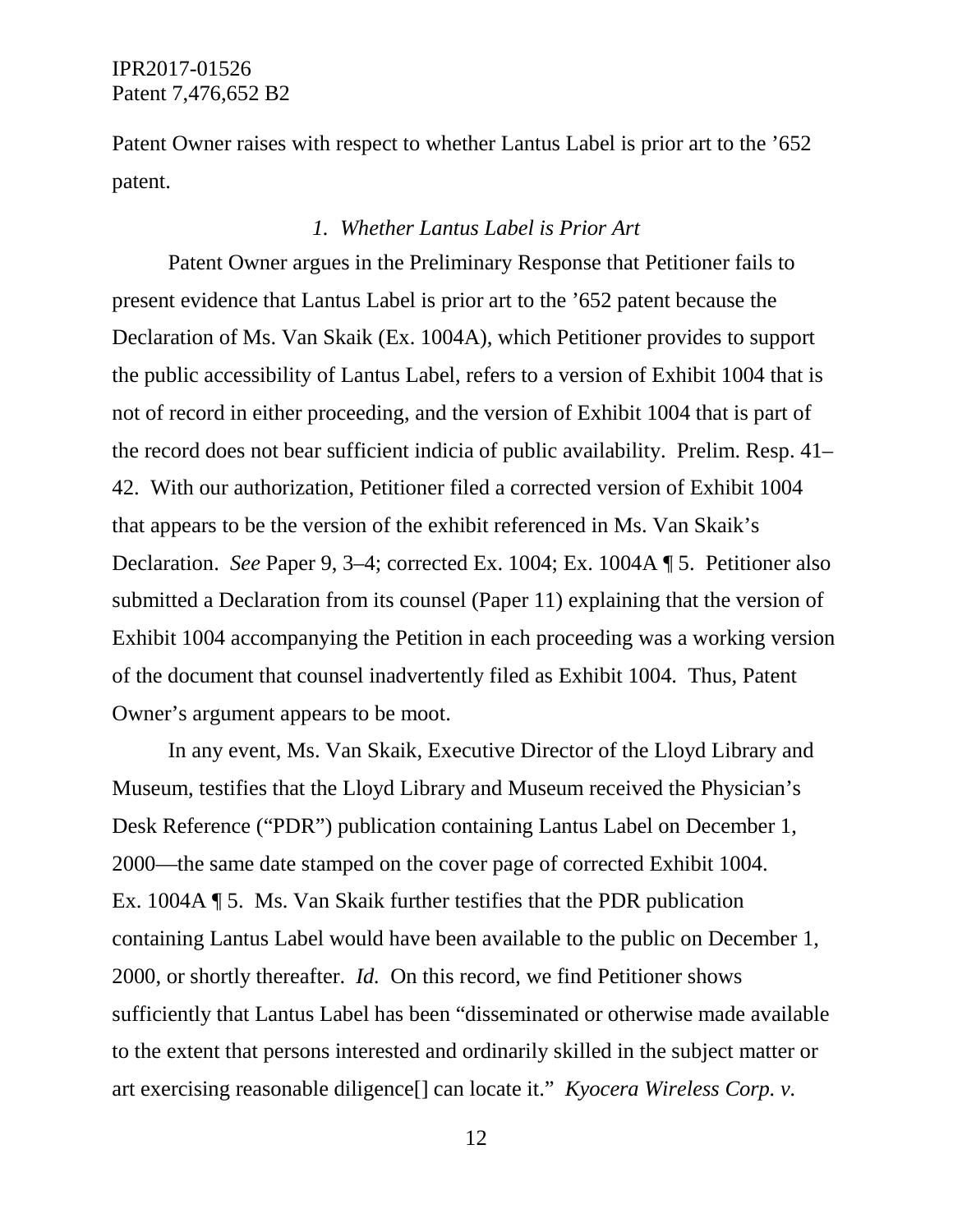*ITC*, 545 F.3d 1340, 1350 (Fed. Cir. 2008). Thus, for purposes of this decision, Petitioner provides adequate evidence to make a threshold showing of public availability such that Lantus Label qualifies as a "printed publication" within the meaning of 35 U.S.C. § 314(a).

# *2. Lantus Label (Ex. 1004)*

Lantus Label describes the commercially available Lantus formulation, a solution of insulin glargine  $(21^A$ -Gly-30<sup>B</sup>-a-L-Arg-30<sup>B</sup>-b-L-Arg-human insulin) for injection that "consists of insulin glargine dissolved in a clear aqueous fluid." Ex. 1004, 3. Each milliliter of Lantus contains 100 IU insulin glargine, 30 mcg zinc, 2.7 mg m-cresol, 20 mg glycerol 85%, and water for injection. *Id.* The pH of Lantus is approximately 4, and is adjusted by adding aqueous solutions of hydrochloric acid and sodium hydroxide to the formulation. *Id.*

Lantus Label also describes the pharmacodynamics of Lantus, explaining that Lantus is "completely soluble" at pH 4, but "[a]fter injection into the subcutaneous tissue, the acidic solution is neutralized, leading to formation of microprecipitates from which small amounts of insulin glargine are slowly released." *Id.* As a result, Lantus has a relatively constant concentration/time profile, which allows once-daily dosing. *Id.*

Lantus Label instructs that Lantus "must only be used if the solution is clear and colorless with no particles visible." *Id.* at 5; *see also id.* at 6 ("You should look at the medicine in the vial. If the medicine is cloudy or has particles in it, throw the vial away and get a new one.").

### *3. Owens (Ex. 1005)*

Owens describes clinical studies designed to determine the subcutaneous absorption rates of insulin glargine with 15, 30, and 80 µg/ml zinc. Ex. 1005, 1. Owens teaches that insulin glargine is "a di-arginine  $(30<sup>B</sup>a-L-Arg-30<sup>B</sup>b-L-Arg)$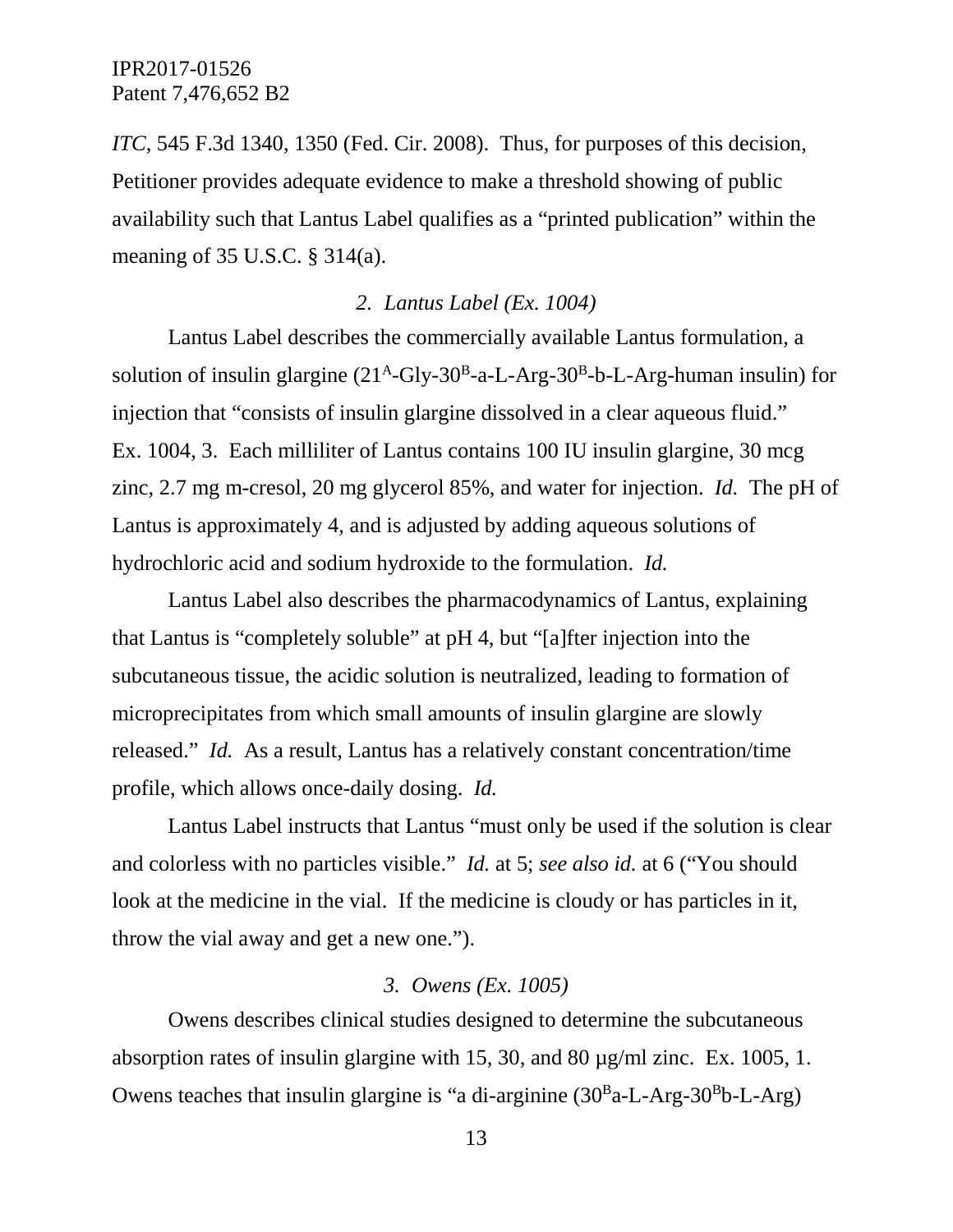human insulin analog in which asparagine at position  $21<sup>A</sup>$  is replaced by glycine." *Id.* Owens discloses that such a replacement "achieves an increase in the isoelectric point from pH 5.4 (native insulin) to 7.0 and stabilization of the molecule. When injected as a clear acidic solution (pH 4.0), insulin glargine undergoes microprecipitation in the subcutaneous tissue, which retards absorption." *Id.*

In one of the studies, Owens administers subcutaneously a formulation containing 100 IU/ml insulin glargine[15] or insulin glargine[80], m-cresol, and glycerol at pH 4.0, with 15 and 80 µg/ml zinc, respectively. *Id.* at 3. In another study, Owens administers subcutaneously a formulation containing 100 IU/ml insulin glargine, 30 µg/ml zinc, m-cresol, and glycerol at pH 4.0. *Id.* at 4.

### *4. Lougheed (Ex. 1006)*

Lougheed explains that "the tendency of insulin to aggregate during storage in and delivery from [infusion] devices remains one of the fundamental obstacles to their prolonged clinical use." Ex. 1006, 1. In an attempt to address that obstacle, Lougheed describes studies carried out to determine "the effects of physiologic and nonphysiologic compounds on the aggregation behavior of crystalline zinc insulin (CZI) solutions." *Id.* In those studies, Lougheed tested anionic, cationic, and nonionic surfactants, "in view of their known proteinsolvation characteristics and their potential to constrain the conformation of insulin<sup> $[1]$ </sup>... in aqueous solution[,]" to determine whether such surfactants stabilized CZI solutions against aggregation. *Id.* at 1–2. Specifically, Lougheed subjected CZI solutions that contained the surfactants to continuous rotation or shaking to determine whether the surfactants enhanced stability of the CZI solutions as compared to a control of insulin in distilled water. *Id.* at 3. Lougheed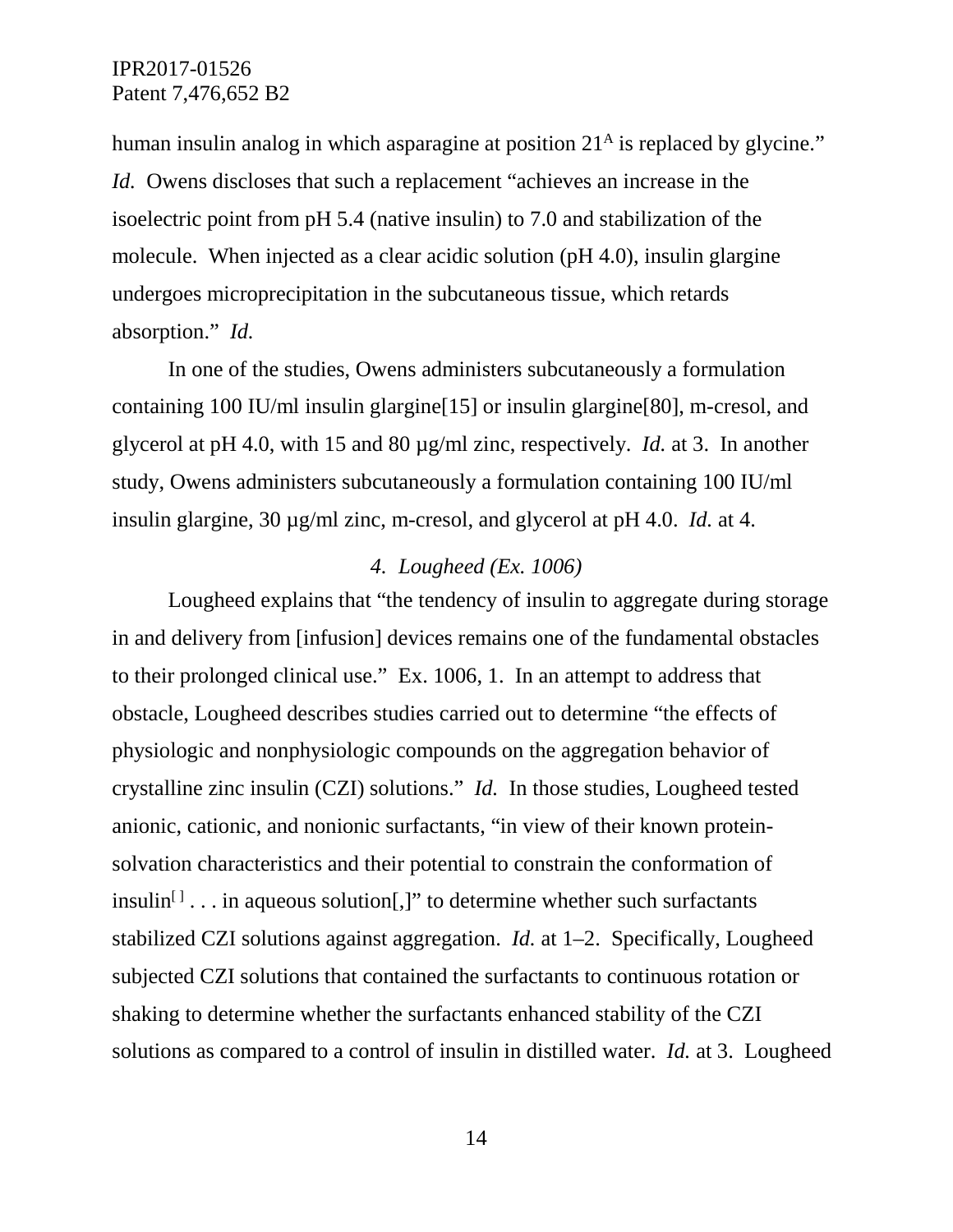describes the formulation stabilities (FS) of the solutions in terms of continuous rotation (FSR) or shaking (FSS). *Id.*

Lougheed reports that Tween 20, Tween 80, and other "nonionic and ionic surfactants containing the hydrophobic group,  $CH_3CH_2$ <sub>N</sub>, with N = 7–16, remarkably stabilized CZI formulations while those lacking such groups demonstrated little or no effect." *Id.* at 1. In Table 3, Lougheed shows the stabilities of formulations containing Tween 20, Tween 80, and other nonionic surfactants. *Id.* at 3–4. Table 3 demonstrates that Tween 20 had an FSR value of 68 days, while Tween 80 had an FSR value of 48 days, as compared to 10 days for the insulin control solutions. *Id.* at 3. Lougheed concludes from the stability data that the nonionic surfactants inhibited aggregate formation in the CZI solution. *Id.*; *see also id.* at 7 (explaining that the nonionic surfactants "markedly increased the stability of their respective formulations when these were subjected to continuous rotation at 37°C").

# *5. FASS (Ex. 1007A)*

FASS describes Insuman Infusat insulin, which is administered as a subcutaneous, intravenous, or intraperitoneal infusion with an insulin pump for the treatment of diabetes mellitus. Ex. 1007A, 5. Each milliliter of the injectable solution contains 100 IU of biosynthetic insulin, 0.058 mg zinc chloride, 6 mg trometamol, 20 mg glycerol, 0.01 mg poly(oxyethylene, oxypropylene)glycol, 2.7 mg phenol (a preservative), 3.7 mg hydrochloric acid, and up to 1 ml water. *Id.* FASS discloses that poly(oxyethylene, oxypropylene)glycol is a stabilizer in the formulation that "prevents precipitation and flocculation of the insulin." *Id.* at 7.

### *6. Grau (Ex. 1008)*

Grau explains that insulin stability "has been a significant impediment in the development of mechanical medication-delivery devices for diabetes," pointing to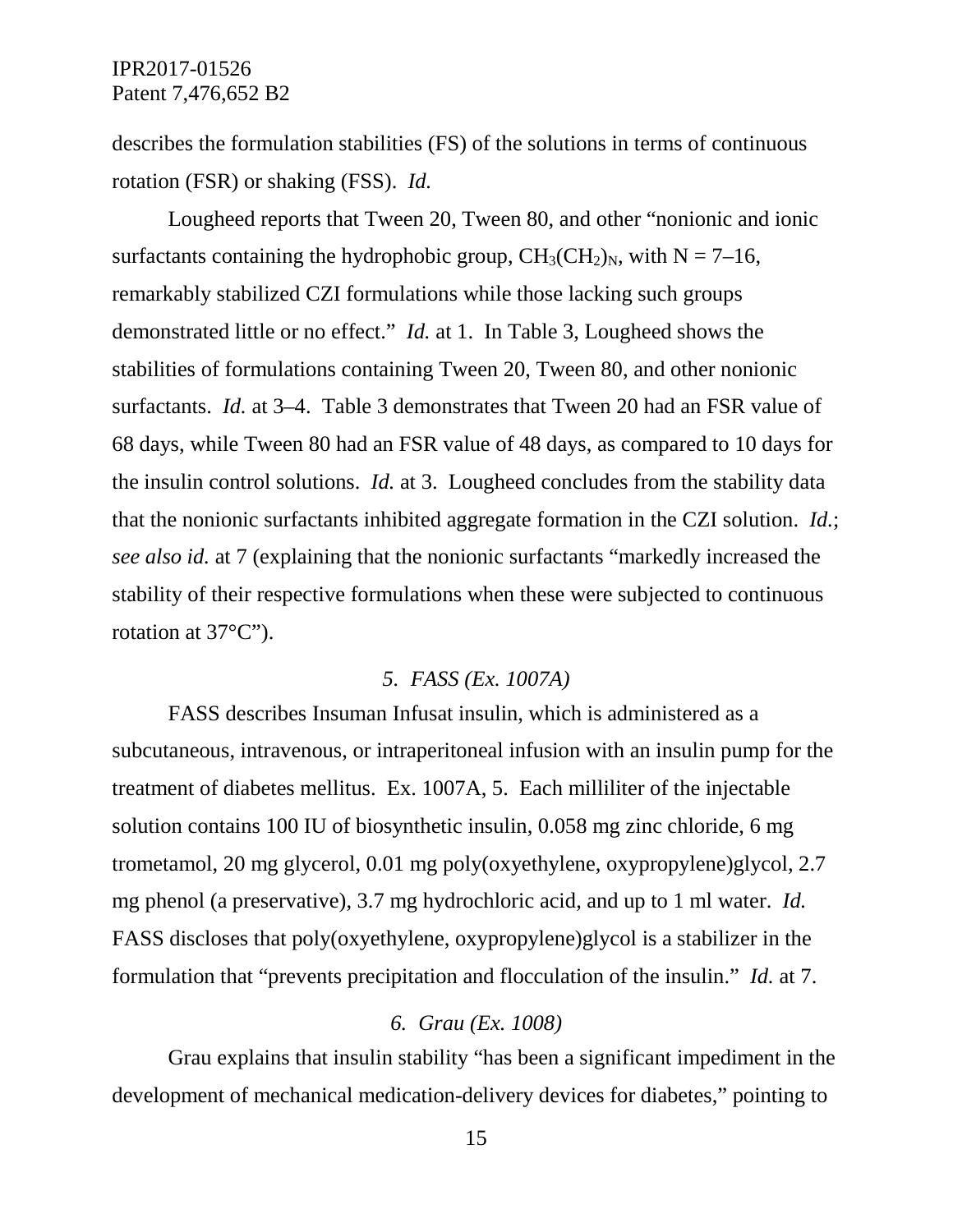the tendency of insulin to "precipitate, aggregate in high-molecular-weight forms, and denature." Ex. 1008, 1. Searching for an insulin preparation to overcome that obstacle, Grau studies the ability of Genapol, a polyethylene-polypropylene glycol, to inhibit insulin aggregation in pump catheters. *Id.*

For the study, Grau uses a "pH-neutral buffered insulin formulation containing either 100 or 400 IU/ml semi-synthetic human insulin [], 27.8 or 111 µg/ml zinc ions (for U-100 and U-400 insulin, respectively) with 2 mg/ml phenol as a preservative, 16 mg/ml glycerol as an isotonicity agent, 50 mM of tris- (hydroxymethyl)-aminomethane (Tris) buffer, and  $10 \mu g/ml$  polyethylenepolypropylene glycol (Genapol, Hoechst AG, Frankfurt, FRG)." *Id.* Grau tests the insulin formulations in two ways: (1) on a shaking apparatus in a programmable implantable medication system ("PIMS"); and (2) *in vivo* in dogs implanted with the PIMS devices. *Id.* at 2–3. The PIMS devices include a fluid handling system through which the insulin travels, making contact with titanium metal surfaces and the catheter tubing. *Id.* at 2.

Grau analyzes the insulin using scanning electron microscopy and x-ray microanalysis (for the PIMS mounted on the shaking apparatus) or high performance liquid chromatography (for implanted PIMS). *Id.* at 3. Grau reports that changes to the formulations containing Genapol were "comparable to those seen in insulin stored in a glass vial at 37°C without movement," and that the surfaces of the PIMS devices "were clean of apparent precipitate even in remote corners." *Id.* at 4–5. Grau concludes that "Genapol, a surface-active polyethylenepolypropylene glycol, effectively prevents adsorption of insulin to hydrophobic surfaces . . . . The data demonstrate good stability in accelerated laboratory tests and after as long as 5 mo between refills in vivo." *Id.* at 6.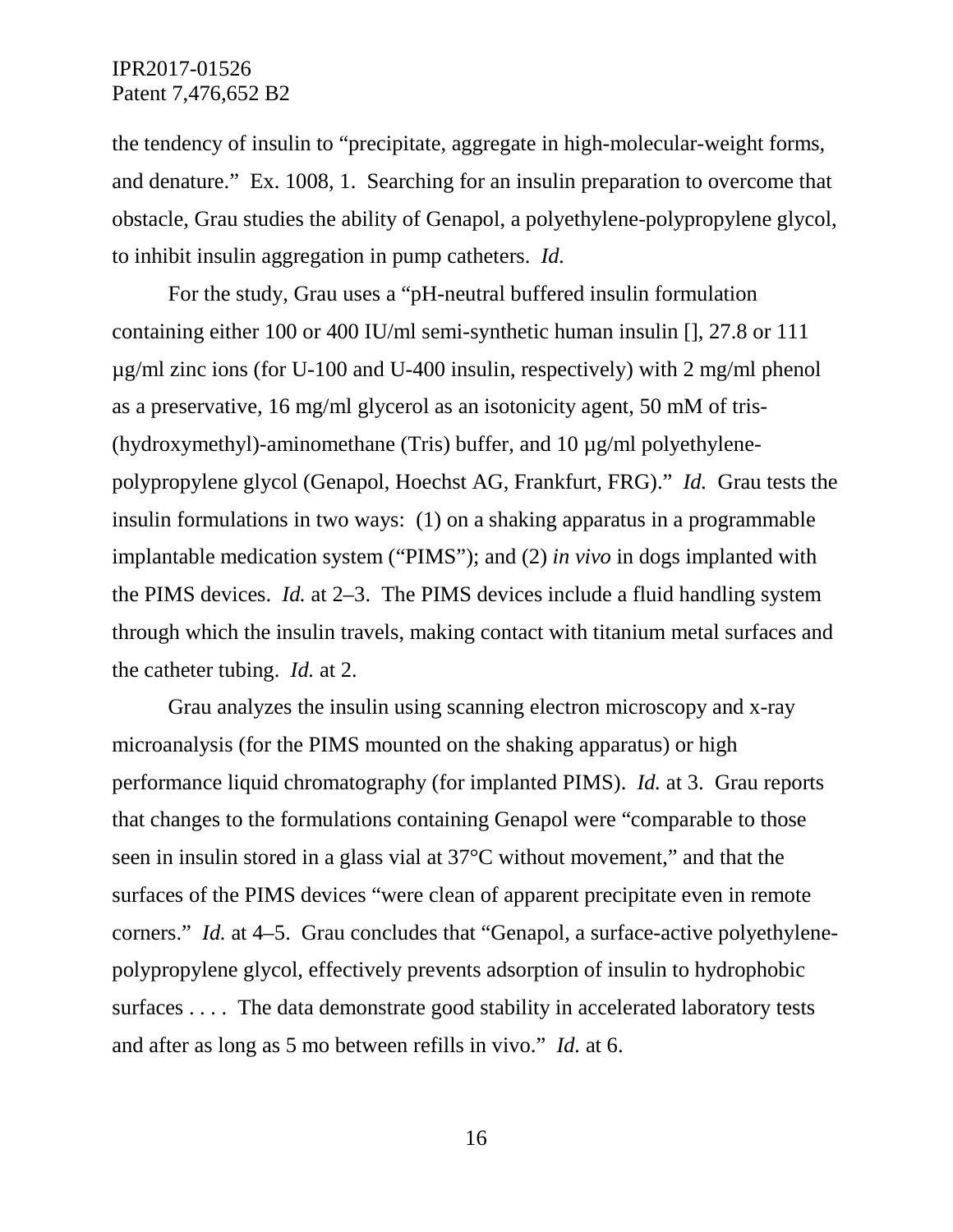*G. Ground 1: Asserted Obviousness over the Combination of Lantus Label and Lougheed*

Petitioner asserts that claims 1–25 of the '652 patent are unpatentable under 35 U.S.C. § 103(a) because the subject matter of those claims would have been obvious over the combination of Lantus Label and Lougheed. Pet. 25–41. Patent Owner opposes. Prelim. Resp. 15–41. Having considered the arguments and evidence before us, for the reasons set forth below, we find that the record establishes a reasonable likelihood that Petitioner will prevail on its asserted ground.

# *1. Limitations of the Challenged Claims*

Petitioner asserts that Lantus Label teaches every limitation of independent claims 1, 7, and 24, except that Lantus Label does not teach "at least one chemical entity chosen from polysorbate 20 and polysorbate 80," as recited in claim 1, or "at least one chemical entity chosen from polysorbate and poloxamers," as recited in claims 7 and 24. *Id.* at 25–26, 29–30 (citing Ex. 1001, 4:27–28; Ex. 1003 ¶¶ 98– 102, 129, 160–162, 175–180; Ex. 1004, 3). For those limitations, Petitioner points to Lougheed's teaching of adding polysorbate 20 (Tween 20) or polysorbate 80 (Tween 80) to insulin formulations. *Id.* at 26, 30 (citing Ex. 1003 ¶¶ 163–169, 175–180; Ex. 1006, 4, 7, Table 3). Petitioner makes similar assertions regarding the limitations of the dependent claims, relying on the disclosure of either Lantus Label or Lougheed for teaching the additional limitations of those claims. *See id.* at 31–33, 37–39 (relying on Lougheed for teaching the additional limitations of claims 2, 8, 13, 14, 17–19, 21, and 22); *id.* at 33–36, 39–41 (relying on Lantus Label for teaching the additional limitations of claims 3–6, 9–12, 15, 16, 20, 23, and 25).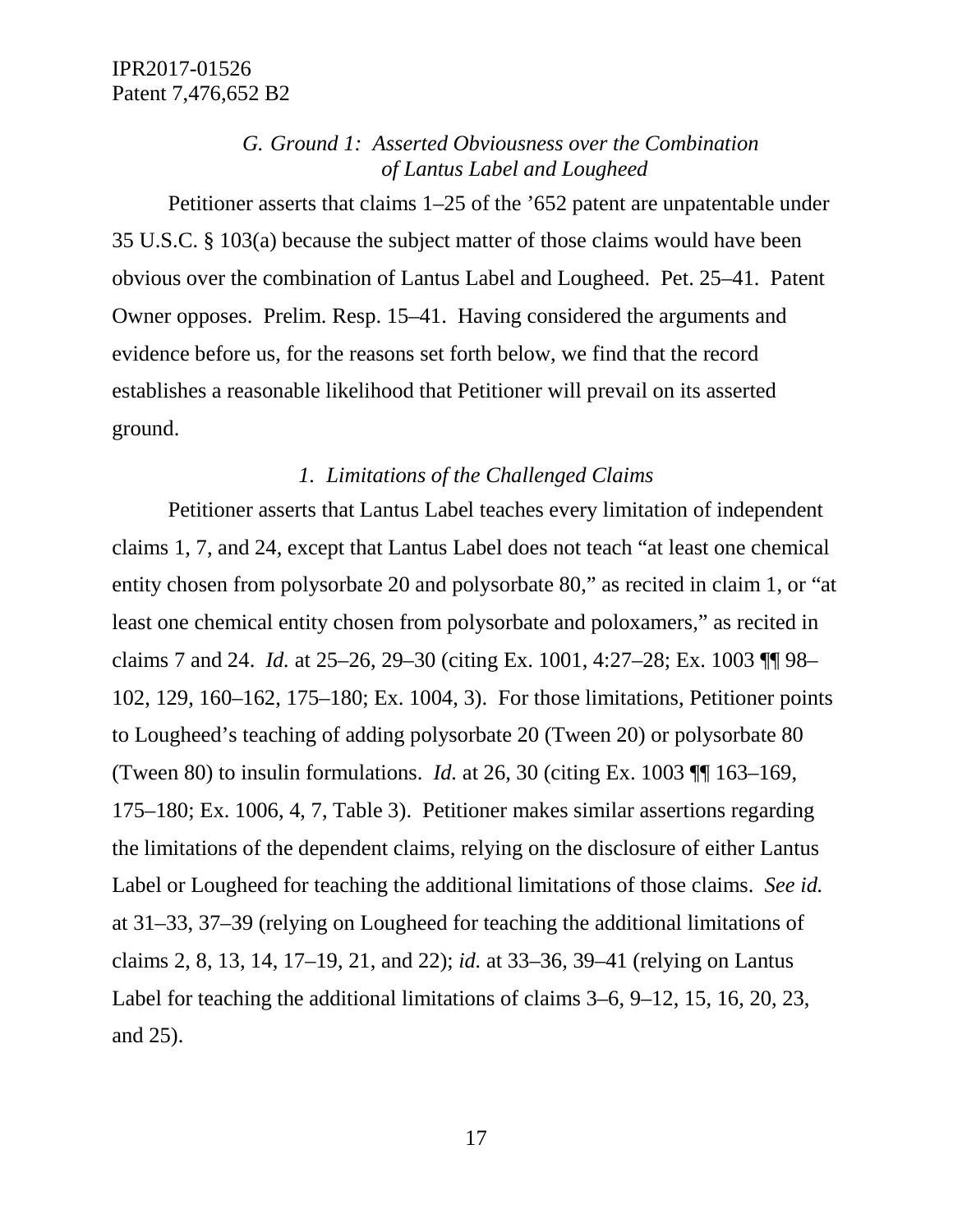At this stage of the proceeding, Patent Owner does not contest Petitioner's arguments or evidence that Lantus Label and Lougheed teach or suggest each limitation of claims 1–25. *See generally* Prelim. Response. On the current record, we find Petitioner shows sufficiently that Lantus Label and Lougheed disclose each limitation of those claims.

The nub of the parties' dispute centers on whether Petitioner shows sufficiently that one of ordinary skill in the art would have had a reason to modify insulin glargine formulations to include Lougheed's disclosed nonionic surfactants, e.g., polysorbate 20 and/or polysorbate 80, and whether the ordinary artisan would have reasonably expected success in achieving the claimed pharmaceutical formulations. We address those issues below.

### *2. Reason to Modify Lantus Label's Insulin Glargine Formulation*

With respect to a reason to modify Lantus Label's insulin glargine formulation, Petitioner asserts it was well-known in the art that insulin had a tendency to aggregate upon storage and delivery. Pet. 26–28 (citing Ex. 1001, 3:2– 6; Ex. 1003 ¶¶ 163–169; Ex. 1006, 1). As support, Petitioner points to, *inter alia*, Lougheed's teaching that "the tendency of insulin to aggregate during storage in and delivery from . . . devices remains one of the fundamental obstacles to their prolonged clinical use." Ex. 1006, 1; *see* Pet. 26. Petitioner also directs us to portions of Dr. Yalkowsky's Declaration and the studies he discusses therein. *See id.* at 6–7 (citing Ex. 1003 ¶¶ 105–123, 126). Dr. Yalkowsky testifies that insulin glargine would have been expected to aggregate due to the presence of monomers and its acidic pH environment. Ex. 1003 ¶¶ 105–108, 126 (citing Ex. 1014, 9; Ex. 1015, 3–4, 6; Ex. 1018, 1, 8 Ex. 1031, 1). Additionally, Petitioner asserts that Lantus Label explicitly warns patients not to use the product if aggregation occurs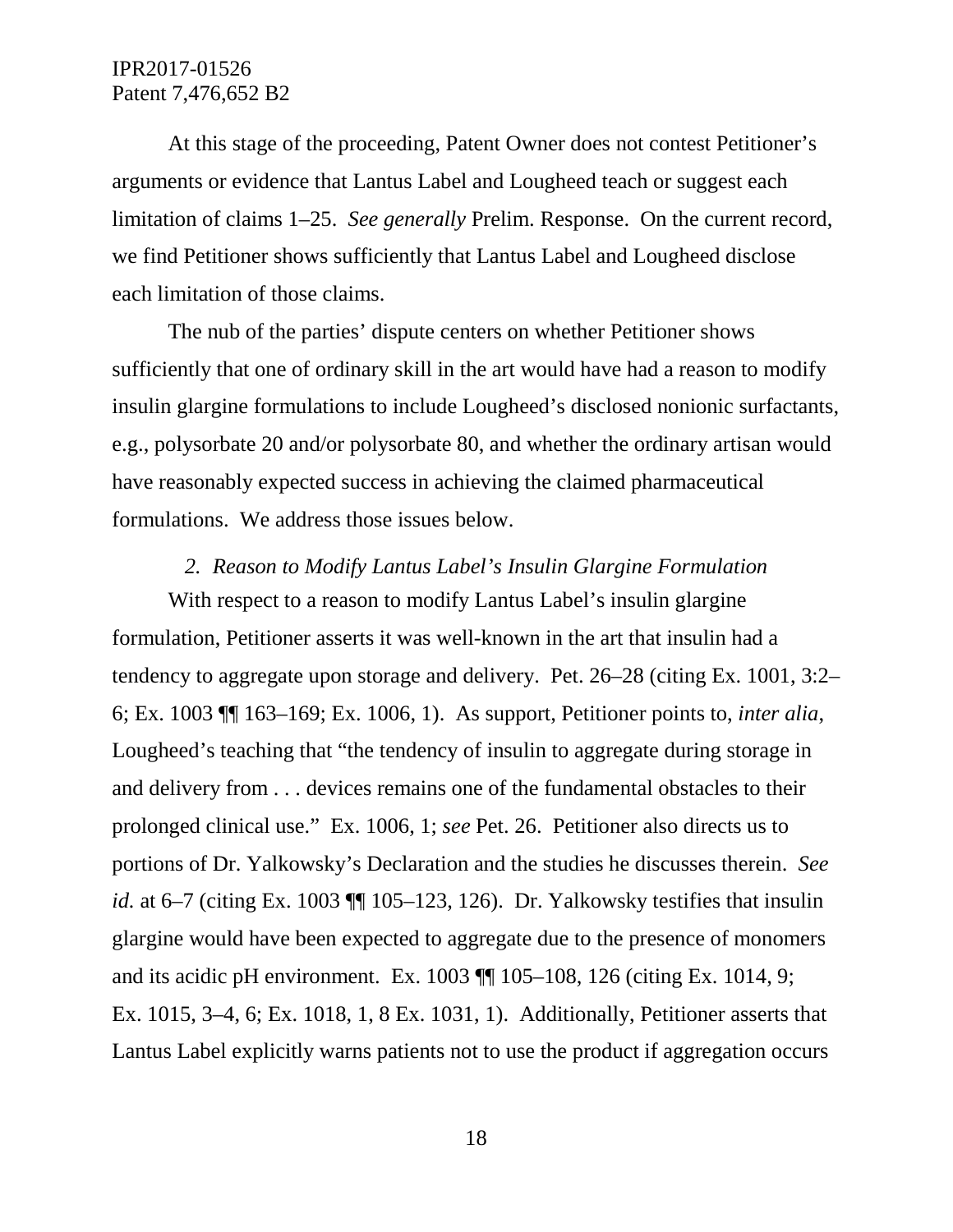(i.e., Lantus Label also provides a reason to modify the insulin glargine formulation). Pet. 27 (citing Ex. 1004, 5–6).

Patent Owner responds that Petitioner fails to provide: (1) a prior art disclosure of a glargine aggregation problem; and (2) evidence that a person of ordinary skill in the art would have expected the same aggregation problem for glargine, as was known for human or animal insulin formulations. Prelim. Resp. 16–26. Specifically, Patent Owner argues that Lantus Label describes its solution as "*completely soluble*," and that neither Petitioner nor Dr. Yalkowsky explains why a person of ordinary skill in the art would have understood the "use-onlywhen-clear" patient instructions in Lantus Label as conveying an aggregation problem. *Id.* at 17 (citing 1004, 3); *see also id.* (explaining that Owens states glargine is a "*clear* acidic solution" with "*stabilization* of the [Glargine] molecule"). Patent Owner also directs us to a number of other parenteral drug products in the PDR that carry the same instruction. *Id.* at 17–18, n.3.

As to insulin glargine and human or animal insulin, Patent Owner contends that Petitioner "conflates Glargine and non-Glargine insulin," even though Petitioner admits that glargine and human insulin are different molecules with different structures, chemical properties, and biological properties. *Id.* at 20–21; *see id.* at 25–26 (citing Ex. 1014, 10, 28). According to Patent Owner, Petitioner's failure to address the differences between glargine and non-glargine insulins renders Petitioner's arguments regarding insulin glargine aggregation "nothing more than . . . conclusory." *Id.* at 22–24.

Patent Owner's argument regarding Lantus Label's patient warning has merit, but Petitioner provides us with additional evidence to support its argument that insulin glargine would have been expected to aggregate. As explained above, Petitioner relies on Lougheed's disclosure that aggregation was a known obstacle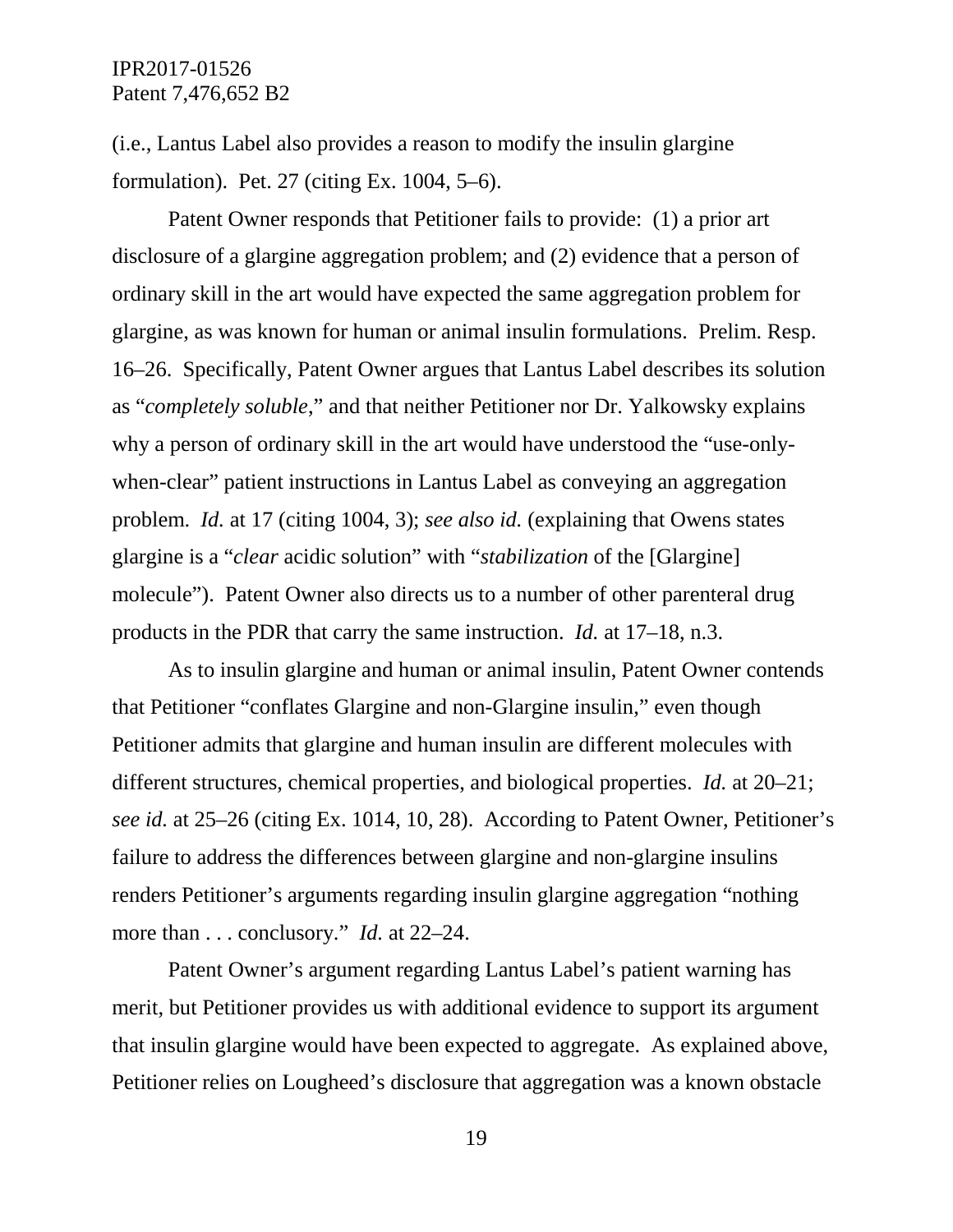to insulin formulations. *See* Ex. 1006, 1 ("Unfortunately, the tendency of insulin to aggregate during storage in and delivery from . . . devices remains one of the fundamental obstacles to their prolonged clinical use."). Petitioner also cites to the background of the '652 patent, which discusses properties of insulins generally, including insulin glargine and human or animal insulin, without distinguishing between different types of insulin. Ex. 1001, 3:2–6 ("Especially at acidic pH, *insulins* . . . show a decreased stability and an increased proneness to aggregation on thermal and physicomechanical stress, which can make itself felt in the form of turbidity and precipitation (particle formation)." (emphasis added)). Further, Petitioner relies on Dr. Yalkowsky's testimony regarding factors that contribute to insulin aggregation, including acidic pH. Pet. 6–7 (citing Ex. 1003 ¶¶ 103–108, 126). Dr. Yalkowsky's testimony in that regard appears to be supported by objective evidence. *See* Ex. 1003 ¶¶ 103–108 (citing studies of insulin reported in Ex. 1014, 8–9; Ex. 1015, 3–4, 6–7; Ex. 1018, 1, 8; Ex. 1031, 1). At this stage of the proceeding, and based on the current record, we find that Petitioner establishes sufficiently that a person of ordinary skill in the art would have expected insulin glargine to aggregate and, therefore, would have had a reason to modify Lantus Label's insulin glargine formulation.

# *3. Adding nonionic excipients, such as polysorbate 20 and polysorbate 80, to an insulin glargine formulation*

Petitioner asserts that a person of ordinary skill in the art would have modified Lantus Label's formulation by adding nonionic surfactants, such as polysorbate 20 and/or polysorbate 80, because Lougheed expressly discloses that such surfactants enhance the stability of insulin formulations and decrease insulin aggregation. Pet. 26. In that regard, Petitioner directs us to Lougheed's experiments with insulin formulations that include different nonionic surfactants,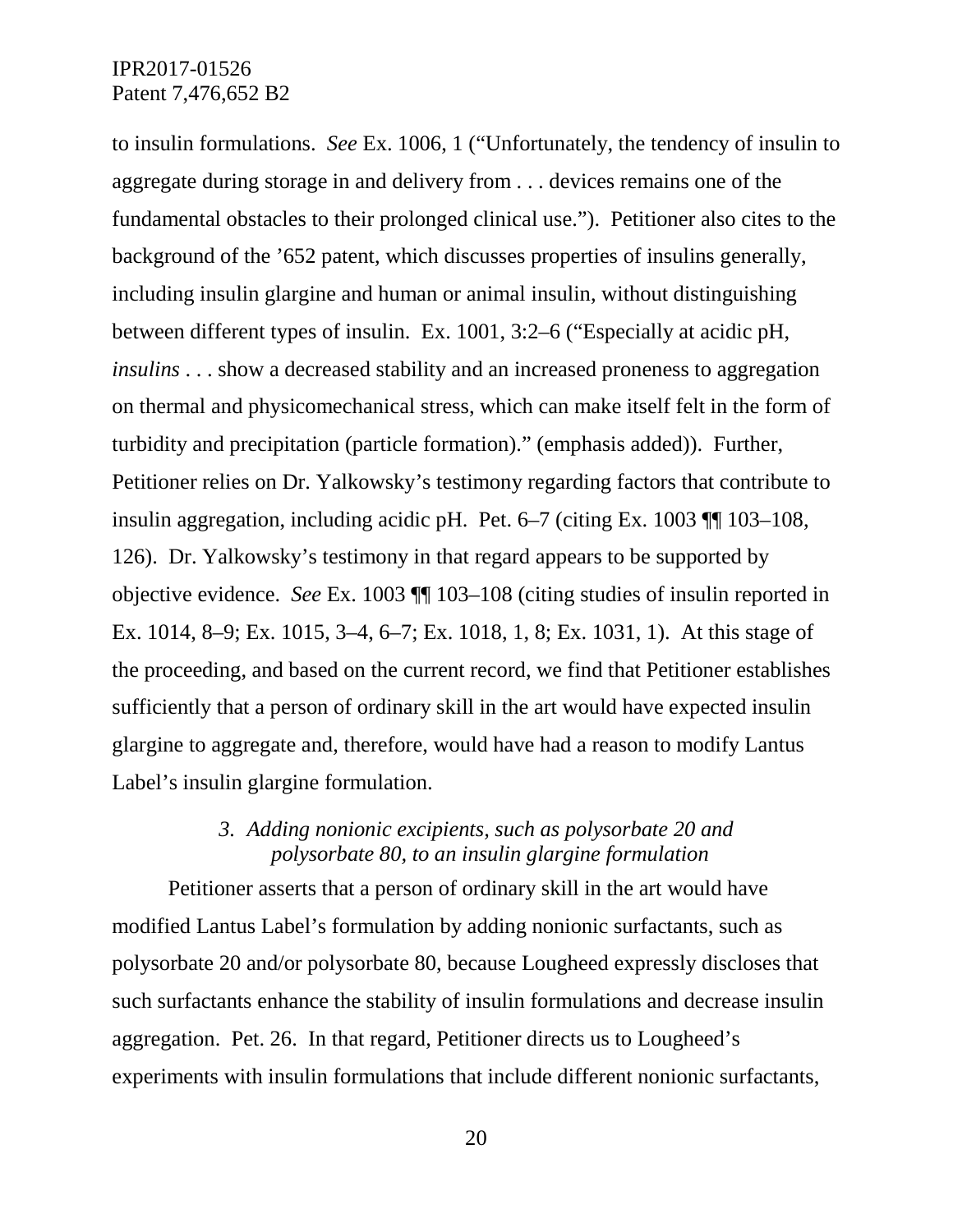e.g., polysorbate 20 and polysorbate 80, in extreme storage conditions. *Id.* (citing Ex. 1006, 1). According to Petitioner, Lougheed's results show that using polysorbate 20 and polysorbate 80 as excipients in insulin formulations enhances stability and decreases aggregate formation. *Id.* (citing Ex. 1003 ¶¶ 163–169; Ex. 1006, 4, 7, Table 3).

Petitioner further asserts that Lougheed's choice of polysorbate 20 and polysorbate 80 as excipients is "not surprising" because polysorbates "were commonly used to stabilize other protein and peptide formulations well prior to June 2002[,]" and already were included in the Food and Drug Administration Inactive Ingredients Guide for various pharmaceutical formulations. *Id.* at 26–27 (citing Ex. 1003 ¶¶ 163–169, 172; Ex. 1016, 3, Table I). Thus, argues Petitioner, a person of ordinary skill in the art "would have had ample reason" to add polysorbate 20 and/or polysorbate 80 to an insulin glargine formulation, "with a reasonable expectation that doing so would successfully inhibit or eliminate insulin's well-known propensity to aggregate." *Id.* at 27.

In response, Patent Owner first argues that Petitioner fails to show sufficiently that the ordinary artisan would have turned to Lougheed (or any other non-glargine asserted reference). Prelim. Resp. 27. Specifically, Patent Owner asserts that Petitioner fails to address the differences between the glargine formulation Lantus Label describes and the porcine insulin formulations that Lougheed describes. *Id.* at 28. Patent Owner explains that, in addition to protein type, those differences include formulation pH (acidic for Lantus Label vs. neutral/basic for Lougheed and Grau or none specified for FASS) and formulation delivery type (injection for Lantus Label vs. pump for Lougheed, FASS, and Grau). *Id.* Patent Owner contends that such differences matter, and that Petitioner's failure to address them is a "significant deficiency." *Id.* at 29.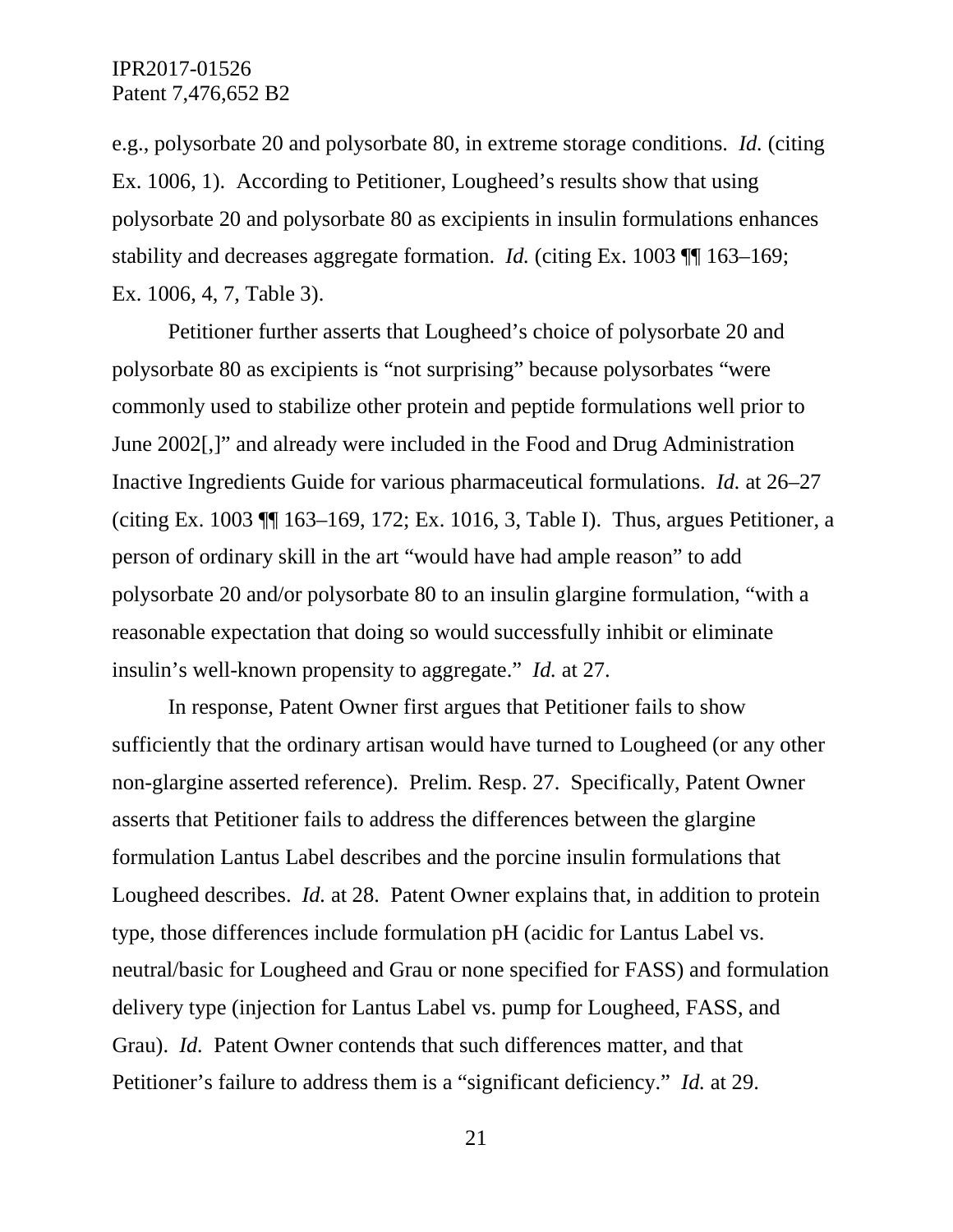With respect to protein type, Patent Owner asserts the prior art of record indicates that "differences in the amino acid chains of human and animal insulins can result in large differences in aggregation tendencies, in unpredictable ways." *Id.* (citing Ex. 1014, 2; Ex. 1015, 2). As explained above, however, the '652 patent specification refers to what was known about insulins generally, without distinguishing between glargine (i.e., modified insulin), human, and animal insulin. *See* Ex. 1001, 3:2–4 ("Especially at acidic pH, insulins . . . show a decreased stability and an increased proneness to aggregation"), 3:32–34 ("The present invention was thus based on the object of finding preparations for acid-soluble insulins containing surfactants"), 3:41–43 ("It has now surprisingly been found that the addition of surfactants can greatly increase the stability of acidic insulin preparations. . . ."); *see also* Ex. 1001A, 2817 (original claim 1 of the application that matured into the '652 patent reciting a pharmaceutical formulation with an acidic pH comprising "a polypeptide selected from the group consisting of bovine, porcine, or human insulin, an insulin analogue, an insulin derivative, an active insulin metabolite and combinations thereof").

As to pH, Patent Owner contends that none of the cited references addresses stabilizing a protein in an acidic solution, and that Petitioner fails to explain why a person of ordinary skill in the art would have been prompted to combine glargine formulations at acidic pH with Lougheed's animal insulin formulations at neutral/basic pH. *Id.* at 29–30. Petitioner, however, does not argue that one of ordinary skill in the art would have modified Lantus Label's insulin glargine formulation with neutral/basic pH non-glargine insulin formulations.

Rather, Petitioner argues that the ordinary artisan would have been prompted to modify the insulin glargine formulation to include polysorbate 20 and/or polysorbate 80 as excipients, given the prior art teachings that such excipients were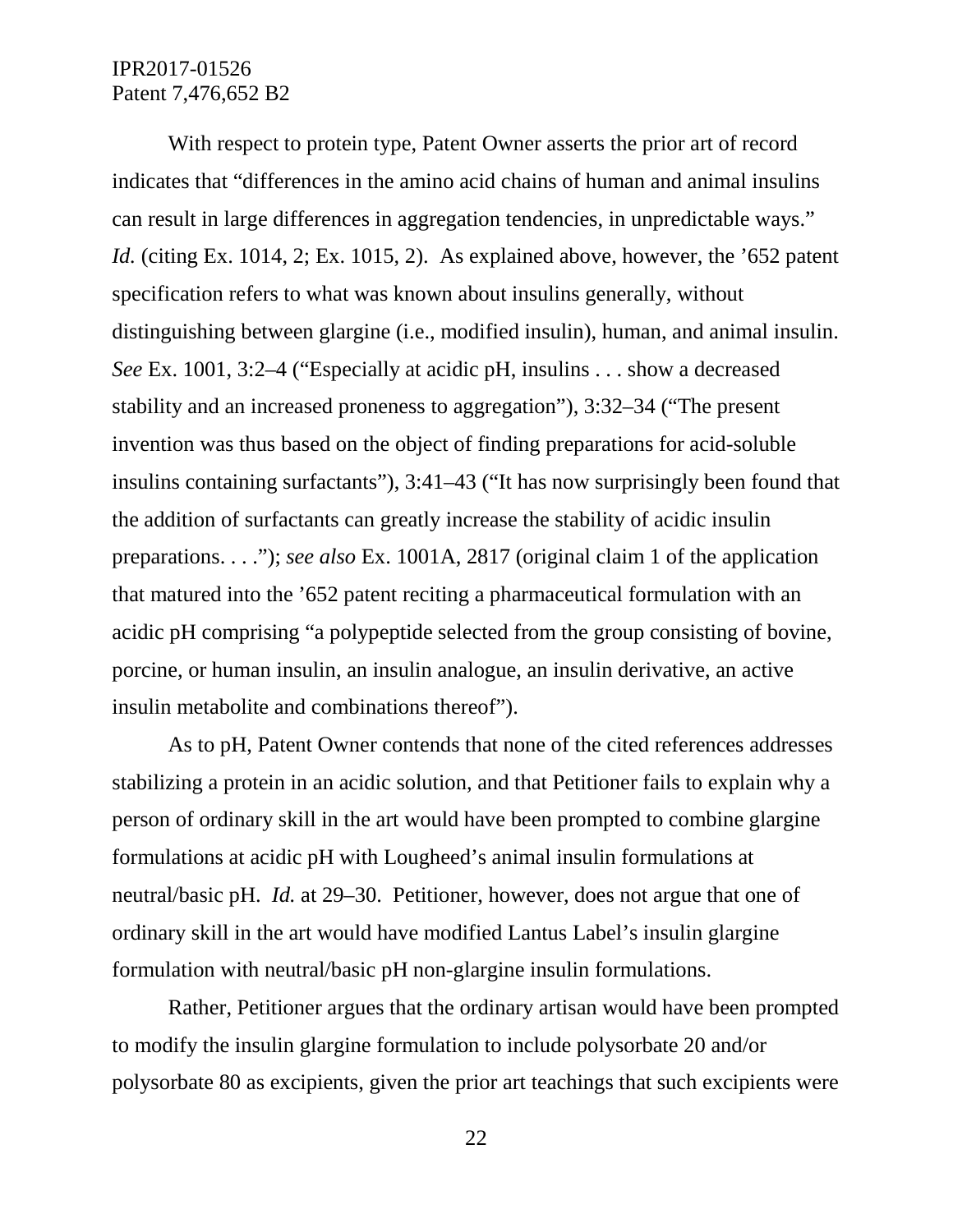known to stabilize insulin formulations against aggregation and that acidic pH was known to contribute to aggregation. *See* Pet. 6–7 (citing Ex. 1003 ¶¶ 103–108, 126), 27–28; Ex. 1006, 3 (explaining that observed FSR values for insulin formulations including Tween 20 (i.e., polysorbate 20) and Tween 80 (i.e., polysorbate 80) are 68 days and 48 days, respectively, as compared with 10 days for insulin controls (i.e., formulations that lacked surfactant additives), 7 ("With respect to the stabilizers employed, it is apparent that all the anionic and nonionic detergent additives [i.e., surfactants], with the exception of Tween 60, markedly increased the stability of their respective formulations when these were subjected to continuous rotation at 37°C."), Table 3. Further, in making its argument, Patent Owner does not direct us to any evidence in the record suggesting that the pH of the formulation would have had an effect on the ability of polysorbate 20 and polysorbate 80 to stabilize an insulin glargine formulation.

Regarding route of administration, Patent Owner argues that Petitioner fails to explain why a person of ordinary skill in the art "would have looked to formulations tested under the mechanical stresses and materials used in insulin pumps for continuous infusion, and have combined these components with those from the once-daily subcutaneous injection Glargine." Prelim. Resp. 31. In making its argument, however, Patent Owner does not direct us to evidence in the record suggesting why differences between pump materials and injectable materials would have mattered to the ordinary artisan. To the contrary, the '652 patent and prior art appear to suggest that air-insulin interfaces and interactions with hydrophobic surfaces promote insulin aggregation, not the type of material used to deliver the insulin formulation. *See, e.g.*, Ex. 1001, 3:8–17; Ex. 1006, 2.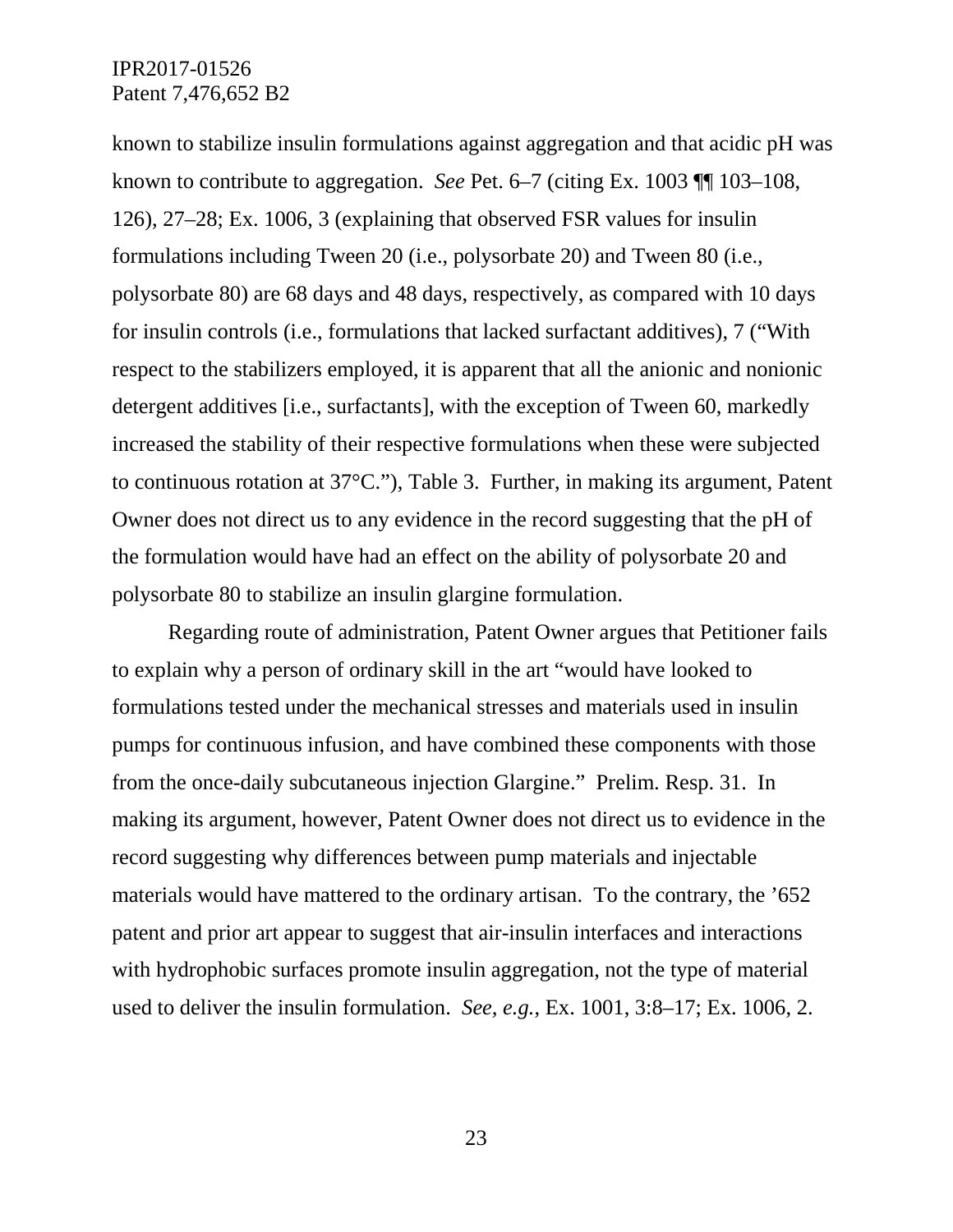#### *4. Teaching Away and Other Negative Consequences*

Patent Owner also argues that Petitioner fails to account for disclosures in the prior art that support nonobviousness. Specifically, Patent Owner argues that Lougheed teaches away from selecting a nonionic surfactant (Prelim. Resp. 35– 38), and that Petitioner fails to account for the disclosure of negative consequences in other prior art of record (*id.* at 38–40). With respect to teaching away, Petitioner argues that Lougheed would have directed a person of ordinary skill in the art to use anionic surfactants, specifically sodium dodecyl sulfate (SDS), and away from nonionic surfactants, such as polysorbate 20 and polysorbate 80. *Id.* at 35. This is so, argues Patent Owner, because (1) Lougheed reports achieving better stability results with SDS than with the polysorbate additives, and (2) Lougheed hypothesizes that anionic surfactants stabilize the monomeric form of insulin (i.e., the form of insulin Petitioner argues is prevalent in insulin glargine), whereas nonionic surfactants stabilize dimers and higher order structures. *Id.* at 35–38.

At this stage of the proceeding, we are not persuaded that Lougheed teaches away from adding polysorbate 20 and/or polysorbate 80 to Lantus Label's insulin glargine formulation. Even assuming that Lougheed discloses a preference for using SDS as an excipient, that preference does not control the obviousness inquiry. Rather, we must consider all disclosures, even unpreferred embodiments, in an obviousness analysis. *Merck & Co. v. Biocraft Labs, Inc.*, 874 F.2d 804, 807 (Fed. Cir. 1989). And, as Petitioner explains, Lougheed expressly discloses that adding nonionic surfactants, such as polysorbate 20 and polysorbate 80, to an insulin formulation enhances stability and decreases aggregate formation. Pet. 26 (citing Ex. 1006, 4, 7, Table 3); Ex. 1006, 7 ("all the anionic and nonionic detergent additives, with the exception of Tween 60, markedly increased the stability of their respective formulations when the[y] were subjected to continuous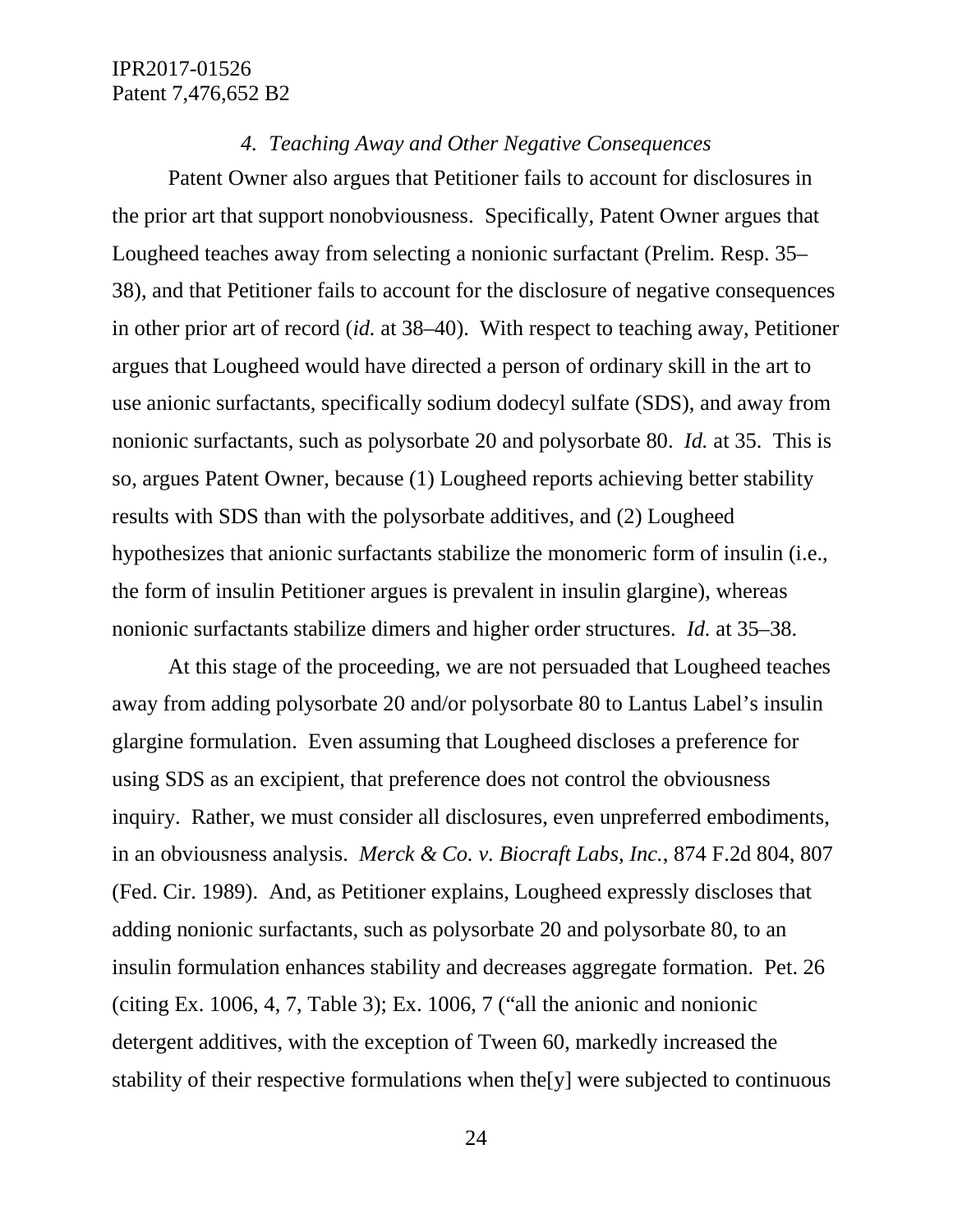rotation at 37°C."); *see id.* at 3 ("As is evident from the FS values, aggregate formulation was inhibited by the nonionics . . . Tween 20 . . . [and] Tween 80. . . . FSR values for these solutions were respectively . . . 68 [and] 48 . . . as compared with 10 days for the insulin controls.").

Further, we find that Patent Owner's argument regarding Lougheed's "hypothesis" that nonionic surfactants stabilize dimer or higher polymers raises a factual dispute as to whether one of skill in the art would have been discouraged from including polysorbate 20 and/or polysorbate 80 as excipients in an insulin glargine formulation. *See In re Fulton*, 391 F.3d 1195, 1201 (Fed. Cir. 2004). That dispute is best resolved on the full trial record, and we invite the parties to address the issue further in the Response and Reply.

With respect to the negative consequences of certain formulation excipients, Patent Owner directs us to portions of the 1994 Handbook of Pharmaceutical Excipients ("Handbook")<sup>[11](#page-24-0)</sup> teaching that polysorbates were known to undergo hydrolysis in an acidic environment, and that using polysorbates in a formulation that contains phenol can result in discoloration and/or precipitation. Prelim. Resp. 39–40. Patent Owner also directs us to the Handbook entry for cresol, which states that its "[a]ntimicrobial activity is reduced in the presence of nonionic surfactants." Ex. 1019, 5; Prelim. Resp. 40.

Patent Owner's arguments are not without merit. We find, however, that they raise factual disputes as to whether one of skill in the art would have been discouraged from including polysorbate 20 and/or polysorbate 80 as excipients in

<span id="page-24-0"></span><sup>&</sup>lt;sup>11</sup> HANDBOOK OF PHARMACEUTICAL EXCIPIENTS 139, 377 (Ainley Wade & Paul J. Weller eds., 2d ed. 1994) (Ex. 1019). Although we refer to the original pagination in this citation, like Patent Owner, we refer in our discussion to the pagination Petitioner added to the exhibit.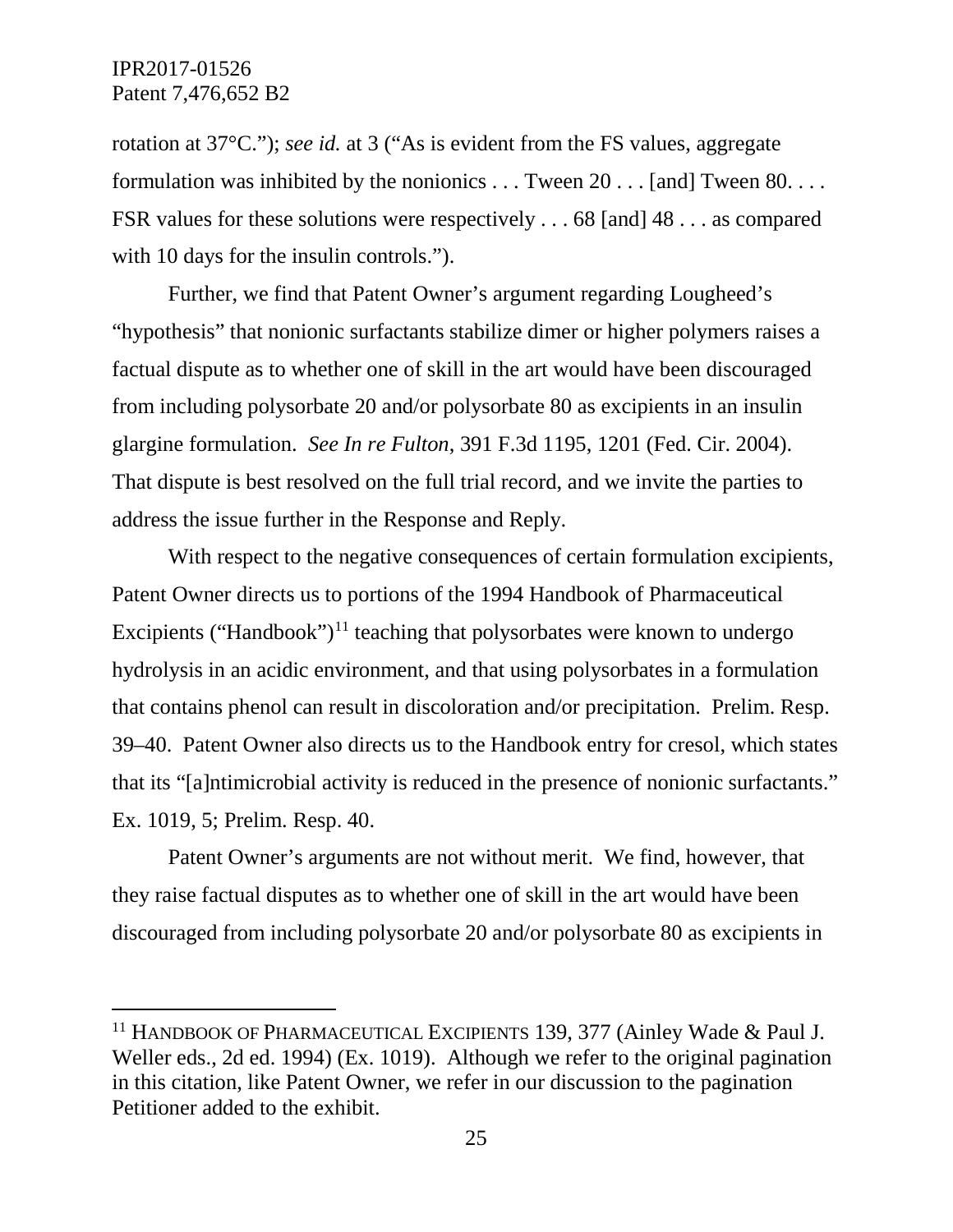the Lantus Label insulin glargine formulation, which is acidic and includes mcresol as an excipient. For example, although Patent Owner points to the Handbook's disclosure that "gradual saponification [of polysorbates] occurs with strong acids," it is not clear from the current record what the person of ordinary skill in the art would have understood from such teaching. Nor is it apparent from the current record that one of ordinary skill in the art would have been discouraged from using polysorbates as excipients with phenol or cresol in light of the Handbook's teachings regarding discoloration and antimicrobial activity. As our reviewing court has explained, "a given course of action often has simultaneous advantages and disadvantages, and this does not necessarily obviate motivation to combine." *Medichem, S.A. v. Rolabo, S.L.*, 437 F.3d 1157, 1165 (Fed. Cir. 2006). We invite the parties to address these issues further in the Response and Reply.

In sum, on the present record, we find that Petitioner establishes a reasonable likelihood of prevailing in showing that a person of ordinary skill in the art would have been prompted to add polysorbate 20 and/or polysorbate 80 as excipients to an insulin glargine formulation, with a reasonable expectation of success in achieving the claimed pharmaceutical formulations.

# *H. Grounds 2 and 3: Asserted Obviousness over the Combination of Lantus Label and FASS or Lantus Label and Grau*

Petitioner asserts that claims 7 and 24 of the '652 patent are unpatentable under 35 U.S.C. § 103(a) because the subject matter of those claims would have been obvious over the combination of Lantus Label and FASS or Grau. Pet. 41– 45. Patent Owner opposes. Prelim. Resp. 15–41. Having considered the arguments and evidence before us, for the reasons set forth below, we find that the record establishes a reasonable likelihood that Petitioner will prevail on its asserted grounds.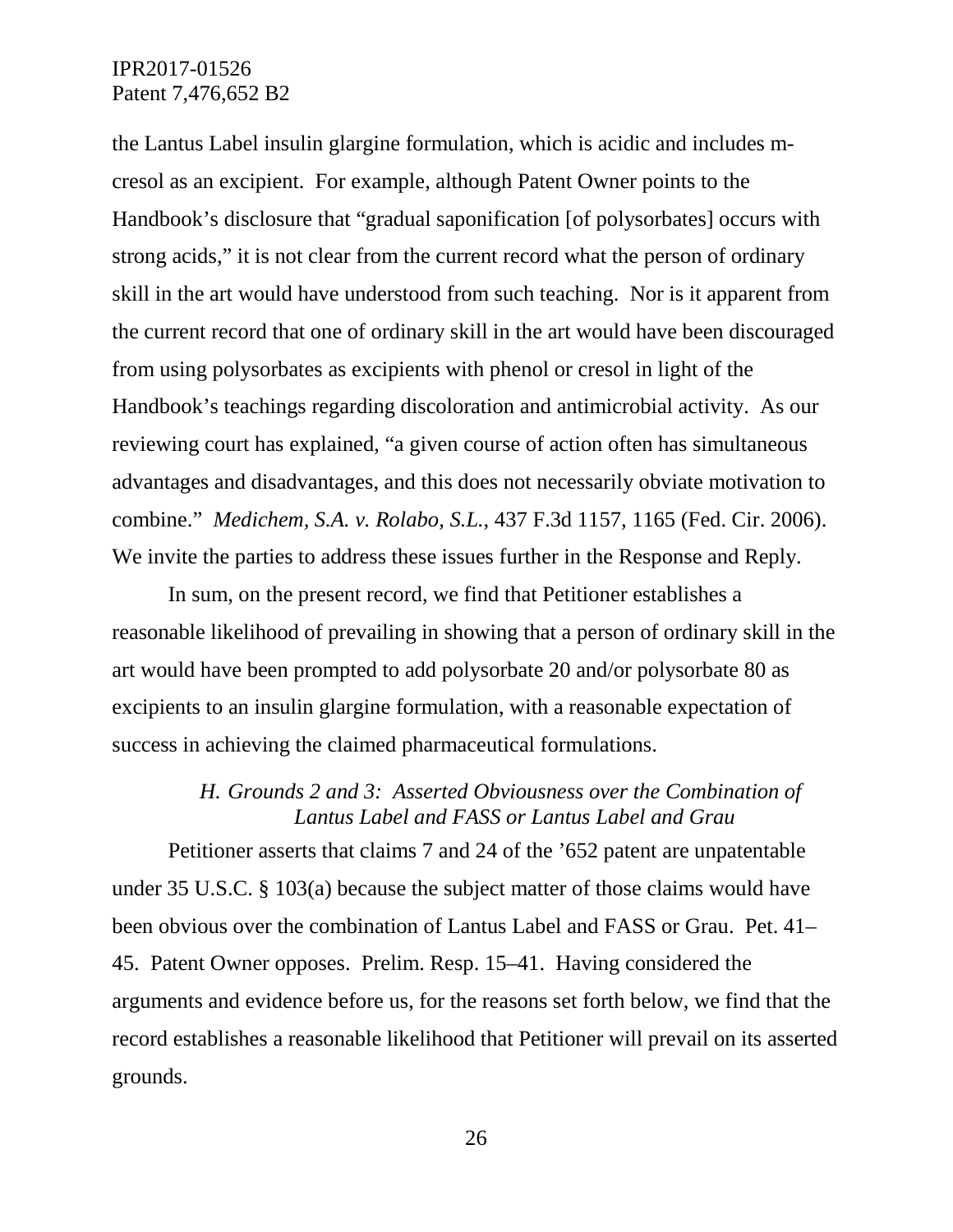Petitioner's arguments are substantially the same as those for claims 7 and 24 in Ground 1, except that Petitioner cites FASS or Grau instead of Lougheed. Petitioner argues that Lantus Label teaches all of the elements of claims 7 and 24, except that Lantus Label does not teach "at least one chemical entity chosen from polysorbate and poloxamers," as recited in both claims. Pet. 41–42 (Lantus Label and FASS), 43 (Lantus Label and Grau). For that limitation in Ground 2, Petitioner directs us to FASS' teaching that adding the stabilizer poly(oxyethylene, oxypropylene)glycol (i.e., a poloxamer) to an insulin formulation "prevents precipitation and flocculation of the insulin," which makes the formulation "particularly suited for use in insulin pumps." *Id.* at 42 (quoting Ex. 1007A, 7); *see id.* (citing Ex. 1033A, 6). For that limitation in Ground 3, Petitioner directs us to Grau's teaching of adding a poloxamer (Genapol) to insulin formulations "to inhibit insulin aggregation" for various *in vitro* and *in vivo* tests with PIMS devices. *Id.* at 43–44 (citing Ex. 1008, 2–6).

As with Ground 1, Petitioner argues that a person of ordinary skill in the art would have been prompted to modify Lantus Label's insulin glargine formulation to include poloxamers, such as those disclosed in FASS and Grau, in view of the well-known tendency for insulin to aggregate upon storage and delivery—a recognized obstacle to formulating insulins. *Id.* at 42, 44–45. And, like Ground 1, Petitioner supports its assertions with citations to the prior art, as well as Dr. Yalkowsky's testimony. *Id.* (citing Ex. 1006, 1; Ex. 1003 ¶¶ 223–229, 231– 237); *see* Ex. 1008, 1 (describing insulin's tendency to precipitate and aggregate). Likewise, Petitioner argues that a person of ordinary skill in the art would have reasonably expected success in achieving the claimed pharmaceutical formulations. Pet. 42, 44–45.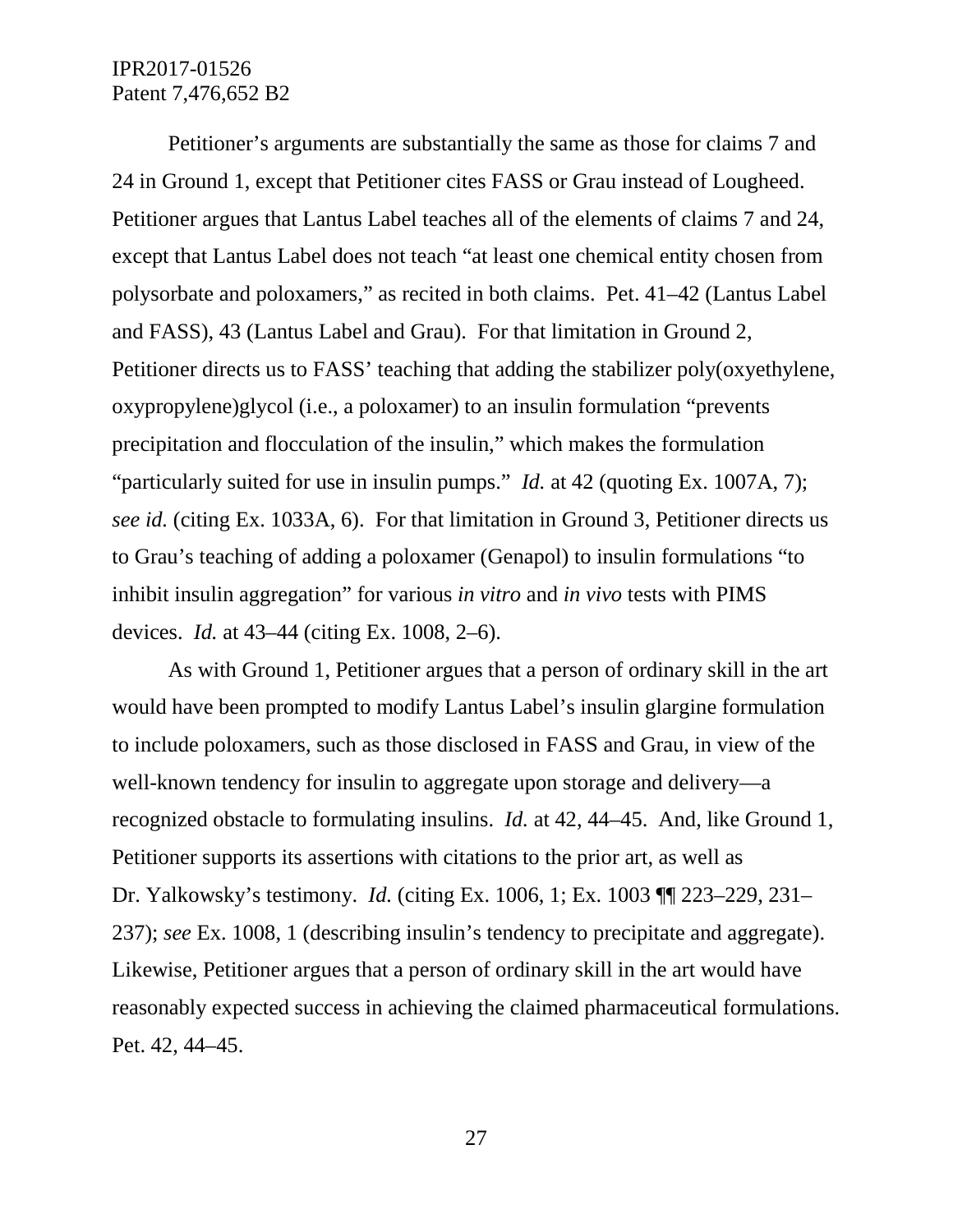Patent Owner does not provide separate arguments for Grounds 2 and 3 to address Petitioner's assertions that a person of ordinary skill in the art would have been prompted to modify Lantus Label's insulin glargine formulation to include poloxamers as excipients, with a reasonable expectation of success in achieving the claimed pharmaceutical formulations. Rather, Patent Owner's arguments in that regard address Grounds 1–6 collectively. *See, e.g.*, Prelim. Resp. 15 (addressing all six of Petitioner's asserted grounds together), 27 (same), 33 (same).

As explained above with respect to Ground 1, we find that Patent Owner's arguments raise disputed issues of material fact that are best resolved on a full trial record. *See supra* §§ III.G.2–III.G.4. Accordingly, for substantially the same reasons set forth above, we find that Petitioner demonstrates a reasonable likelihood that the combined teachings of Lantus Label and FASS (Ground 2) or Lantus Label and Grau (Ground 3) disclose each limitation of claims 7 and 24, and that one of ordinary skill in the art would have modified Lantus Label's insulin glargine formulation to include poloxamers as excipients, with a reasonable expectation of success in achieving the claimed pharmaceutical formulations.

# *I. Ground 4: Asserted Obviousness over the Combination of Owens and Lougheed*

Petitioner asserts that claims 1–25 of the '652 patent are unpatentable under 35 U.S.C. § 103(a) because the subject matter of those claims would have been obvious over the combination of Owens and Lougheed. Pet. 25–41. Patent Owner opposes. Prelim. Resp. 15–41. Having considered the arguments and evidence before us, for the reasons set forth below, we find that the record establishes a reasonable likelihood that Petitioner will prevail on its asserted ground.

Petitioner's arguments are substantially the same as those for Ground 1, except that Petitioner cites Owens instead of Lantus Label. As with Lantus Label,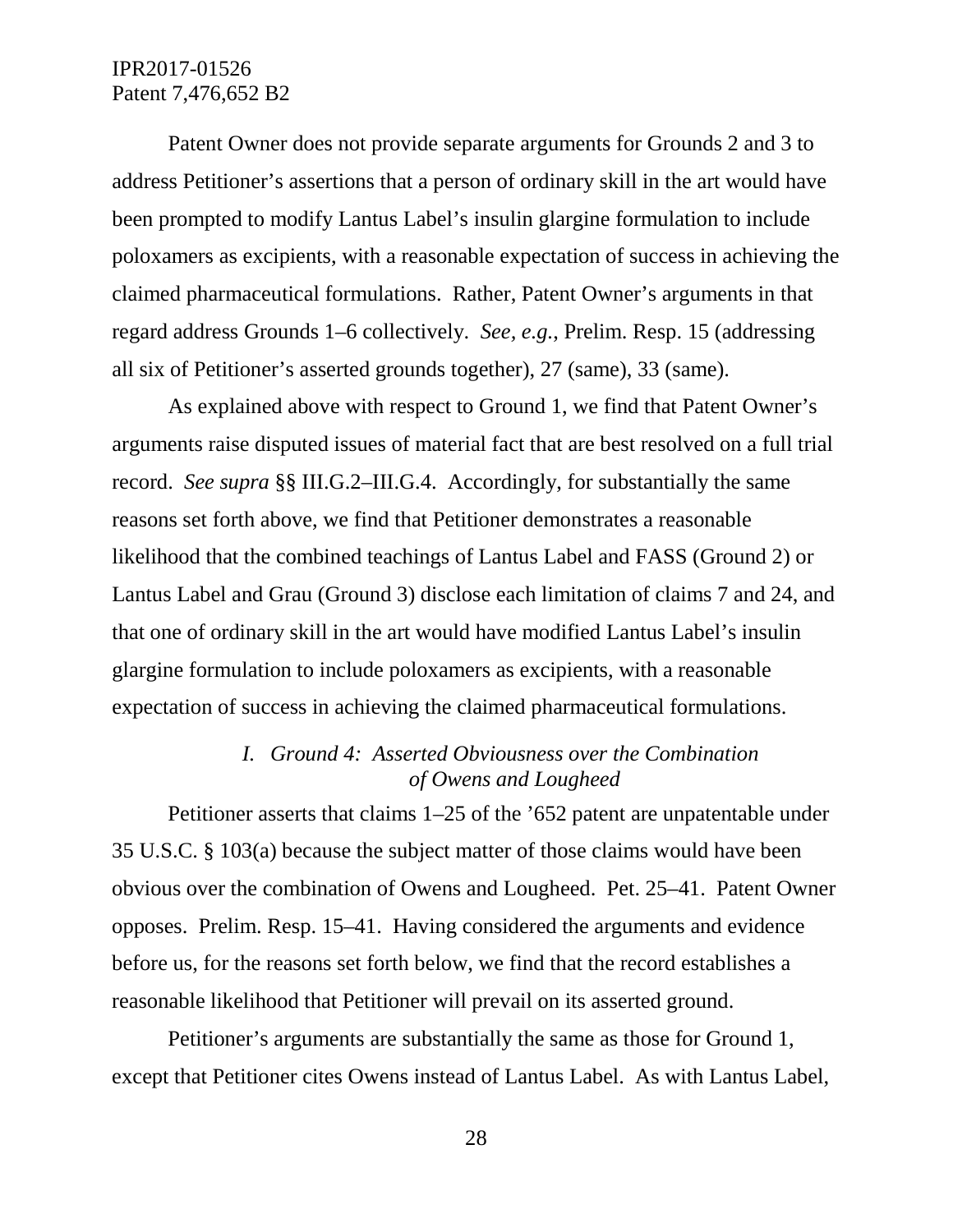Petitioner argues that Owens teaches all of the elements of independent claims 1, 7, and 24, except that Owens does not teach "at least one chemical entity chosen from polysorbate 20 and polysorbate 80," as recited in claim 1, or "at least one chemical entity chosen from polysorbate and poloxamers," as recited in claims 7 and 24. Pet. 45–48 (citing Ex. 1001, 4:27–28; Ex. 1003 ¶¶ 98–102, 239; Ex. 1005, 3–4). For those limitations, Petitioner points to Lougheed's teaching of adding polysorbate 20 (Tween 20) or polysorbate 80 (Tween 80) to insulin formulations. *Id.* at 26, 30 (citing Ex. 1003 ¶¶ 126, 239–246, 249–253; Ex. 1006, 427, 430, Table 3). Petitioner makes similar assertions regarding the limitations of the dependent claims, relying on the disclosure of either Owens or Lougheed for teaching the additional limitations of those claims. *See id.* at 48–50, 52–54, 55–56 (relying on Lougheed for teaching the additional limitations of claims 2, 8, 13, 14, 17–19, 21, 22, and 25); *id.* at 50–52, 54–55 (relying on Owens for teaching the additional limitations of claims 3–6, 9–12, 15, 16, 20, and 23).

As with Ground 1, Petitioner argues that a person of ordinary skill in the art would have been prompted to modify Owens' insulin glargine formulation to include polysorbate 20 and polysorbate 80, in view of the well-known tendency for insulin to aggregate upon storage and delivery. Pet. 45–48. And, like Ground 1, Petitioner supports its assertions with citations to Lougheed and Dr. Yalkowsky's testimony. *Id.* (citing Ex. 1003 ¶¶ 126, 239–246, 249–253; Ex. 1006, 4, 7, Table 3). Likewise, Petitioner argues that a person of ordinary skill in the art would have reasonably expected success in achieving the claimed pharmaceutical formulations. *Id.*

Patent Owner does not provide separate arguments for Ground 4 to address Petitioner's assertions that a person of ordinary skill in the art would have been prompted to modify Owens' insulin glargine formulation to include polysorbate 20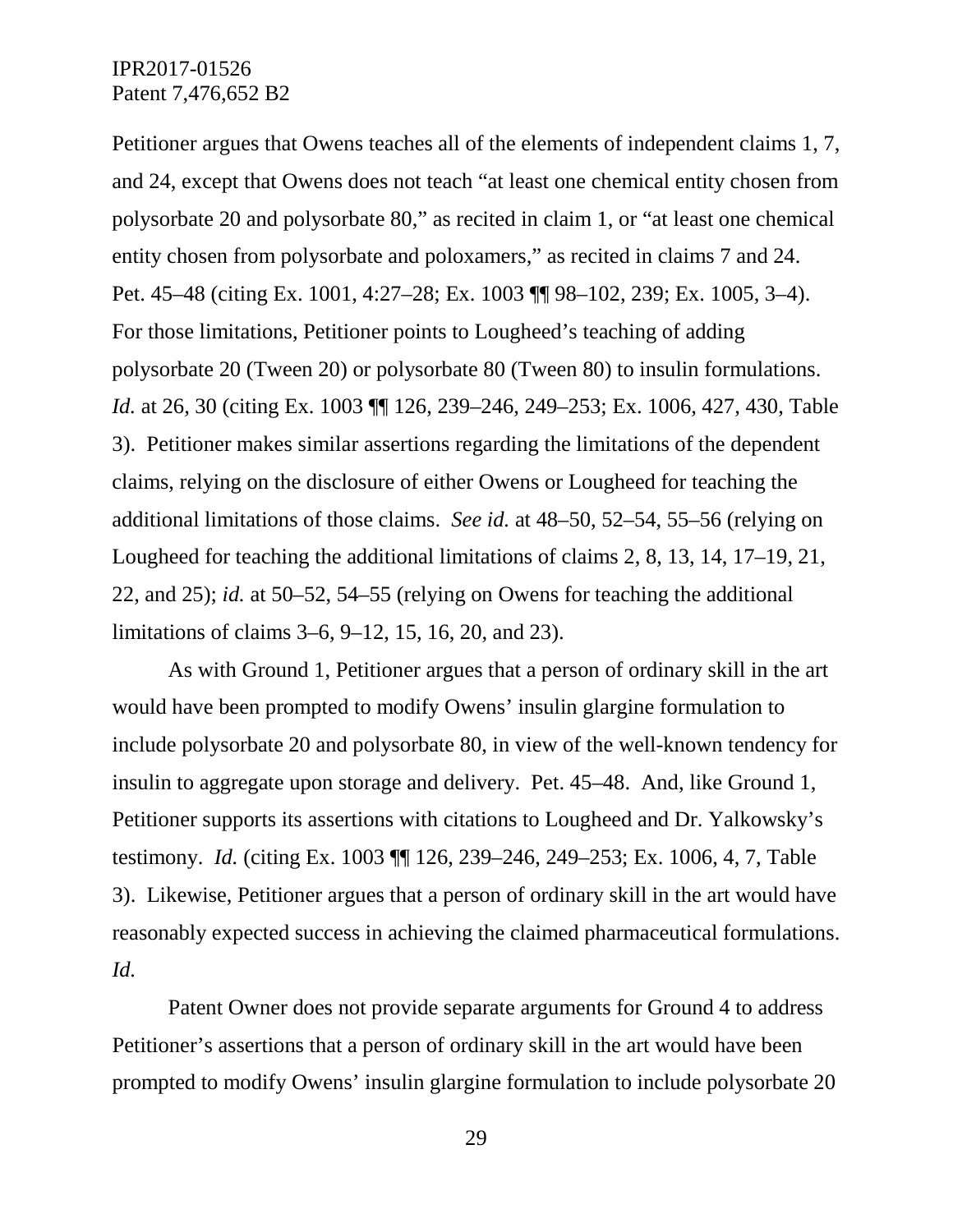and/or polysorbate 80 as excipients, with a reasonable expectation of success in achieving the claimed pharmaceutical formulations. Rather, Patent Owner's arguments in that regard address Grounds 1–6 collectively. *See, e.g.*, Prelim. Resp. 15 (addressing all six of Petitioner's asserted grounds together), 27 (same), 33 (same).

As explained above with respect to Ground 1, we find that Patent Owner's arguments raise disputed issues of material fact that are best resolved on a full trial record. *See supra* §§ III.G.2–III.G.4. Accordingly, for substantially the same reasons set forth above, we find that Petitioner demonstrates a reasonable likelihood that the combined teachings of Owens and Lougheed disclose each limitation of claims 1–25, and that one of ordinary skill in the art would have modified Owens' insulin glargine formulation to include polysorbate 20 and/or polysorbate 80 as excipients, with a reasonable expectation of success in achieving the claimed pharmaceutical formulations.

# *J. Grounds 5 and 6: Asserted Obviousness over the Combination of Owens and FASS or Owens and Grau*

Petitioner asserts that claims 7 and 24 of the '652 patent are unpatentable under 35 U.S.C. § 103(a) because the subject matter of those claims would have been obvious over the combination of Owens and FASS or Grau. Pet. 56–60. Patent Owner opposes. Prelim. Resp. 15–41. Having considered the arguments and evidence before us, for the reasons set forth below, we find that the record establishes a reasonable likelihood that Petitioner will prevail on its asserted grounds.

Petitioner's arguments are substantially the same as those for claims 7 and 24 in Grounds 1–4, except that Petitioner cites FASS or Grau instead of Lougheed, and Owens instead of Lantus Label. Petitioner argues that Owens teaches all of the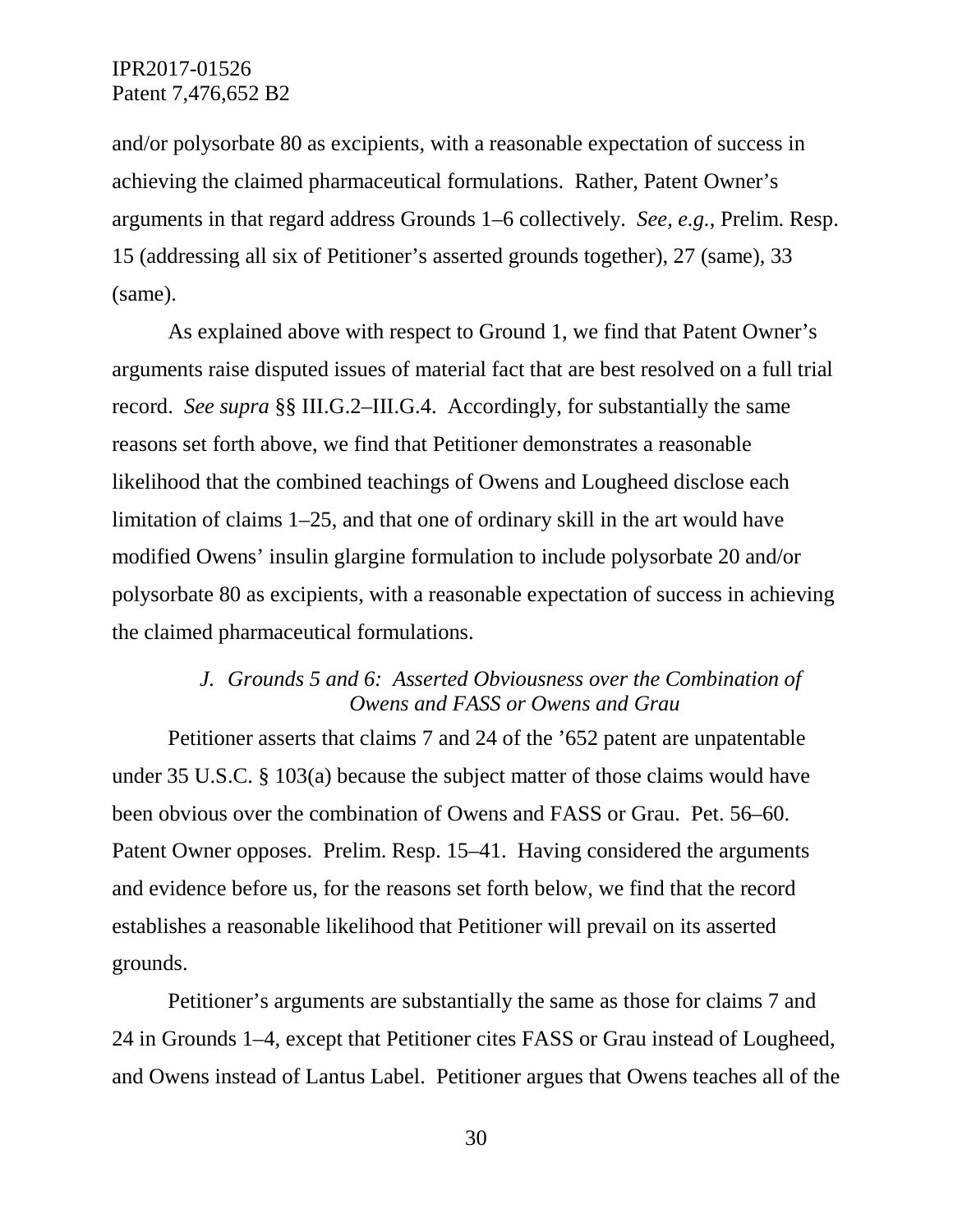elements of claims 7 and 24, except that Owens does not teach "at least one chemical entity chosen from polysorbate and poloxamers," as recited in both claims. Pet. 56–57 (Owens and FASS), 58–59 (Owens and Grau). For that limitation in Ground 5, Petitioner directs us to FASS' teaching that adding the stabilizer poly(oxyethylene, oxypropylene)glycol (i.e., a poloxamer) to an insulin formulation "prevents precipitation and flocculation of the insulin," which makes the formulation "particularly suited for use in insulin pumps." *Id.* at 57 (quoting Ex. 1007A, 7); *see id.* (citing Ex. 1033A, 6). For that limitation in Ground 6, Petitioner directs us to Grau's teaching of adding a poloxamer (Genapol) to insulin formulations "to inhibit insulin aggregation" for various *in vitro* and *in vivo* tests with PIMS devices. *Id.* at 58–59 (citing Ex. 1008, 2–6).

As with Grounds 1–4, Petitioner argues that a person of ordinary skill in the art would have been prompted to modify Owens' insulin glargine formulation to include poloxamers, such as those disclosed in FASS and Grau, in view of the well-known tendency for insulin to aggregate upon storage and delivery—a recognized obstacle to insulin formulating. Pet. 57–59. And, like Grounds 1–4, Petitioner supports its assertions with citations to the prior art, as well as Dr. Yalkowsky's testimony. *Id.* (citing Ex. 1006, 1; Ex. 1003 ¶¶ 297–300, 302– 306); *see also* Ex. 1008, 1 (describing insulin's tendency to precipitate and aggregate as an impediment to developing delivery devices for treating diabetes). Likewise, Petitioner argues that a person of ordinary skill in the art would have reasonably expected success in achieving the claimed pharmaceutical formulations. Pet. 57–60.

Patent Owner does not provide separate arguments for Grounds 5 and 6 to address Petitioner's assertions that a person of ordinary skill in the art would have been prompted to modify Owens' insulin glargine formulation to include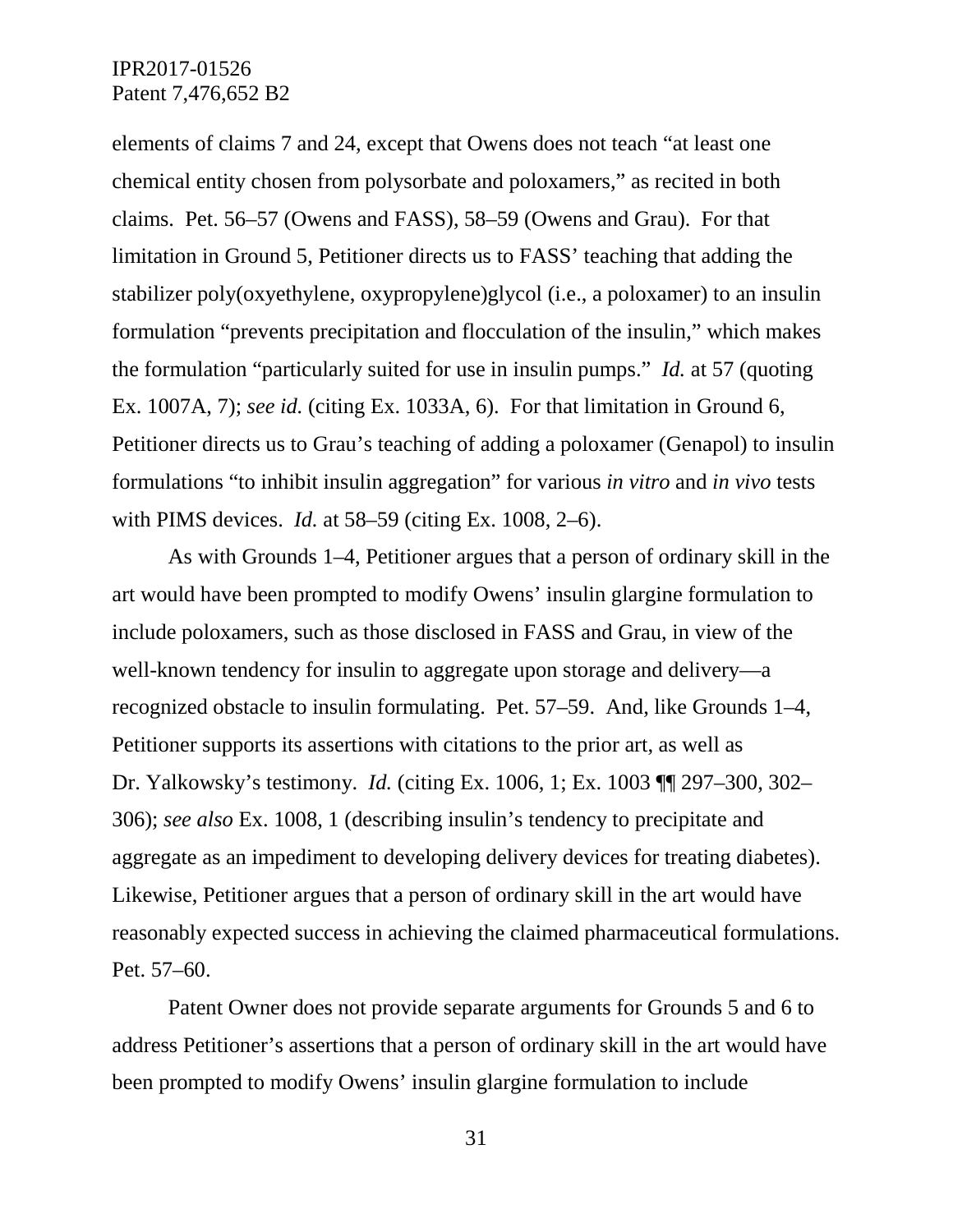poloxamers as excipients, with a reasonable expectation of success in achieving the claimed pharmaceutical formulations. Rather, Patent Owner's arguments in that regard address Grounds 1–6 collectively. *See, e.g.*, Prelim. Resp. 15 (addressing all six of Petitioner's asserted grounds together), 27 (same), 33 (same).

As explained above with respect to Ground 1, we find that Patent Owner's arguments raise disputed issues of material fact that are best resolved on a full trial record. *See supra* §§ III.G.2–III.G.4. Accordingly, for substantially the same reasons set forth above, we find that Petitioner demonstrates a reasonable likelihood that the combined teachings of Owens and FASS (Ground 5) or Owens and Grau (Ground 6) disclose each limitation of claims 7 and 24, and that one of ordinary skill in the art would have modified Owens' insulin glargine formulation to include poloxamers as excipients, with a reasonable expectation of success in achieving the claimed pharmaceutical formulations.

#### IV. CONCLUSION

Petitioner establishes a reasonable likelihood of prevailing in challenging claims 1–25 of the '652 patent, and Patent Owner's arguments and evidence in the Preliminary Response do not persuade us otherwise. Although many of Patent Owner's arguments raise genuine issues of material fact, the parties will have the opportunity to further develop these facts during trial, and the Board will evaluate the fully-developed record at the close of the evidence.

Accordingly, taking account of the information presented in the Petition and the Preliminary Response, and the evidence of record, we determine that Petitioner establishes a reasonable likelihood that it will prevail in showing that claims 1–25 of the '652 patent are unpatentable. Our findings and conclusions are not final and may change upon consideration of the full record developed during trial.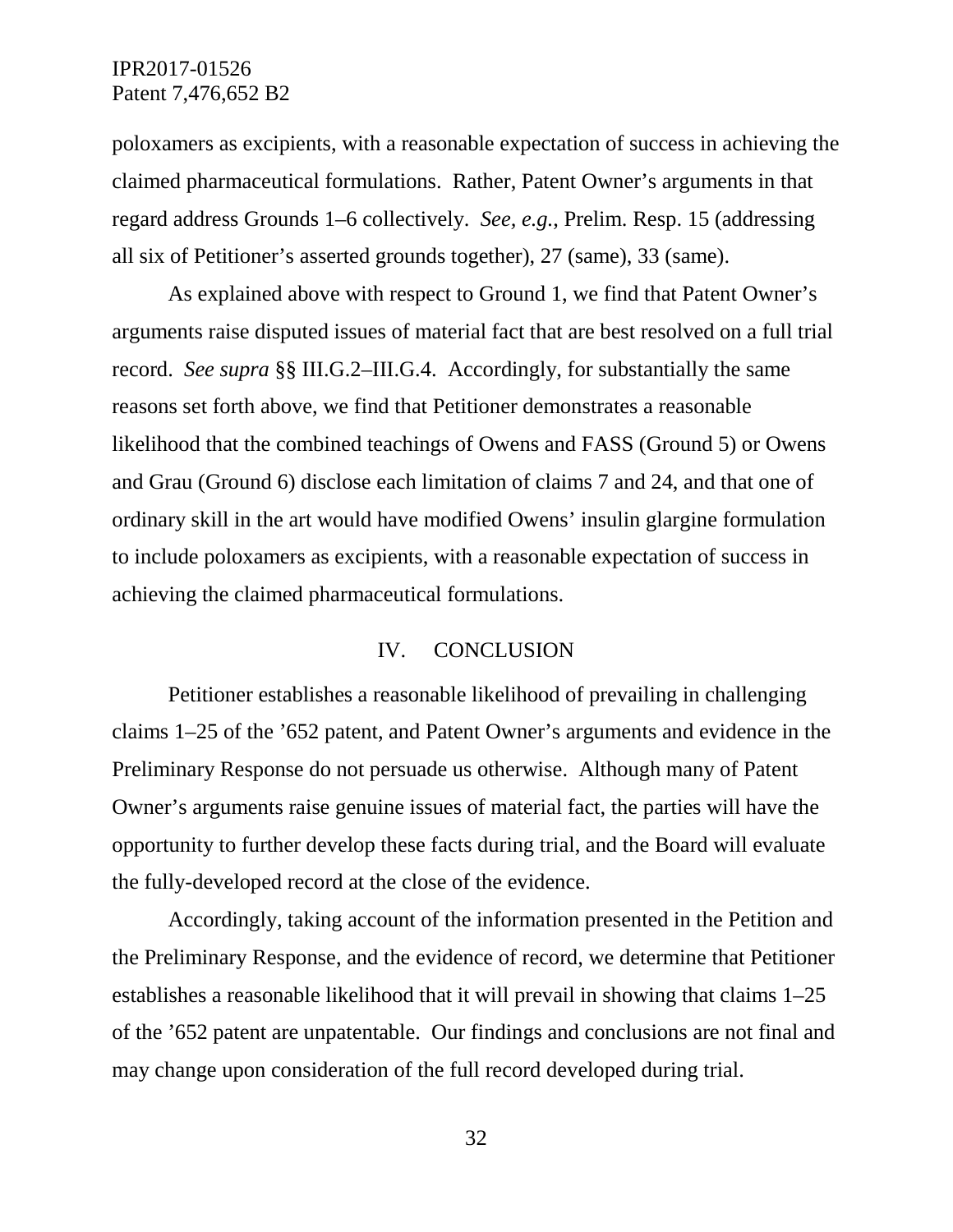#### V. ORDER

In consideration of the foregoing, it is hereby:

ORDERED that the Petition is granted and an *inter partes* review is instituted as to:

Claims 1–25 of the '652 patent under 35 U.S.C. § 103 over the combination of Lantus Label and Lougheed;

Claims 7 and 24 of the '652 patent under 35 U.S.C. § 103 over the combination of Lantus Label and FASS;

Claims 7 and 24 of the '652 patent under 35 U.S.C. § 103 over the combination of Lantus Label and Grau;

Claims 1–25 of the '652 patent under 35 U.S.C. § 103 over the combination of Owens and Lougheed;

Claims 7 and 24 of the '652 patent under 35 U.S.C. § 103 over the combination of Owens and FASS; and

Claims 7 and 24 of the '652 patent under 35 U.S.C. § 103 over the combination of Owens and Grau;

FURTHER ORDERED that no other ground of unpatentability is authorized;

FURTHER ORDERED that notice is hereby given of the institution of a trial commencing on the entry date of this decision, pursuant to 35 U.S.C. § 314(c) and 37 C.F.R. § 42.4; and

FURTHER ORDERED that Petitioner shall update its mandatory notices, within three days of the entry of this Decision, to include as related matters the pending and concluded litigation that Patent Owner identifies and IPR2017-01528.